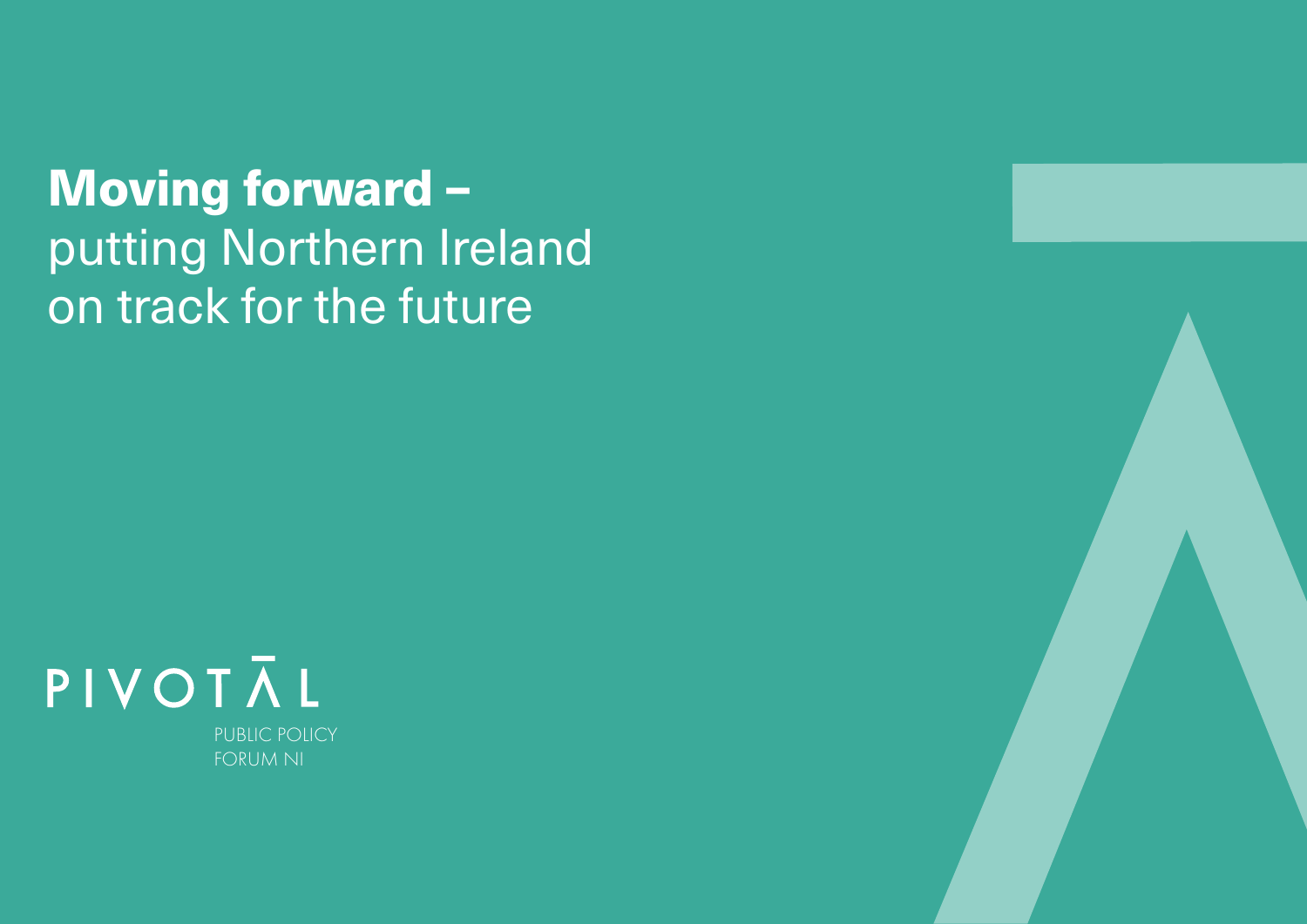Northern Ireland faces serious public policy challenges. Our problems are growing. Are we on the right course? Are the issues that currently dominate public debate the ones that will matter in ten years' time?

Pivotal is a new, independent think tank. We want to improve public policy, and the discussions about public policy, in Northern Ireland. Evidence, engagement and analysis are our tools. A better future is our focus. Short-term issues can deflect attention from more fundamental problems. The absence of an Assembly and Executive, immediate strains on public services, and Brexit uncertainty are all significant concerns. However, to build a truly prosperous and sustainable society we all must look deeper and think further into the future.

We have highlighted these areas in particular because, with the right changes, they will allow individuals to build thriving, happy, healthy lives and see their friends and family do the same, now and in the future.

### **The issues**

In this report we shine a light on six areas, all of which demand our collective attention now: the economy; health and social care; education; poverty and disadvantage; environment and climate change; and community relations. This is a starting point. It is not a definitive list of everything that matters to Northern Ireland and its people.

None of the priorities stands in isolation. Creating more and better jobs will help reduce poverty and improve physical and mental health. Tackling child poverty will boost attainment in schools.

## *04* **A strong economy**

- *09* **Health and social care**
- *14* **Education**
- *17* **Poverty and disadvantage**
- *20* **Climate and biodiversity**
- *24* **Community relations**

# **Pivotal**

Northern Ireland faces huge economic and social challenges that today's policies are not addressing.

Public services are stretched. We should make more of our people and resources. We are unprepared for a world changing at an increasing pace.

With fresh ideas and a commitment to change we can do better. We can create a thriving society and fulfil Northern Ireland's potential.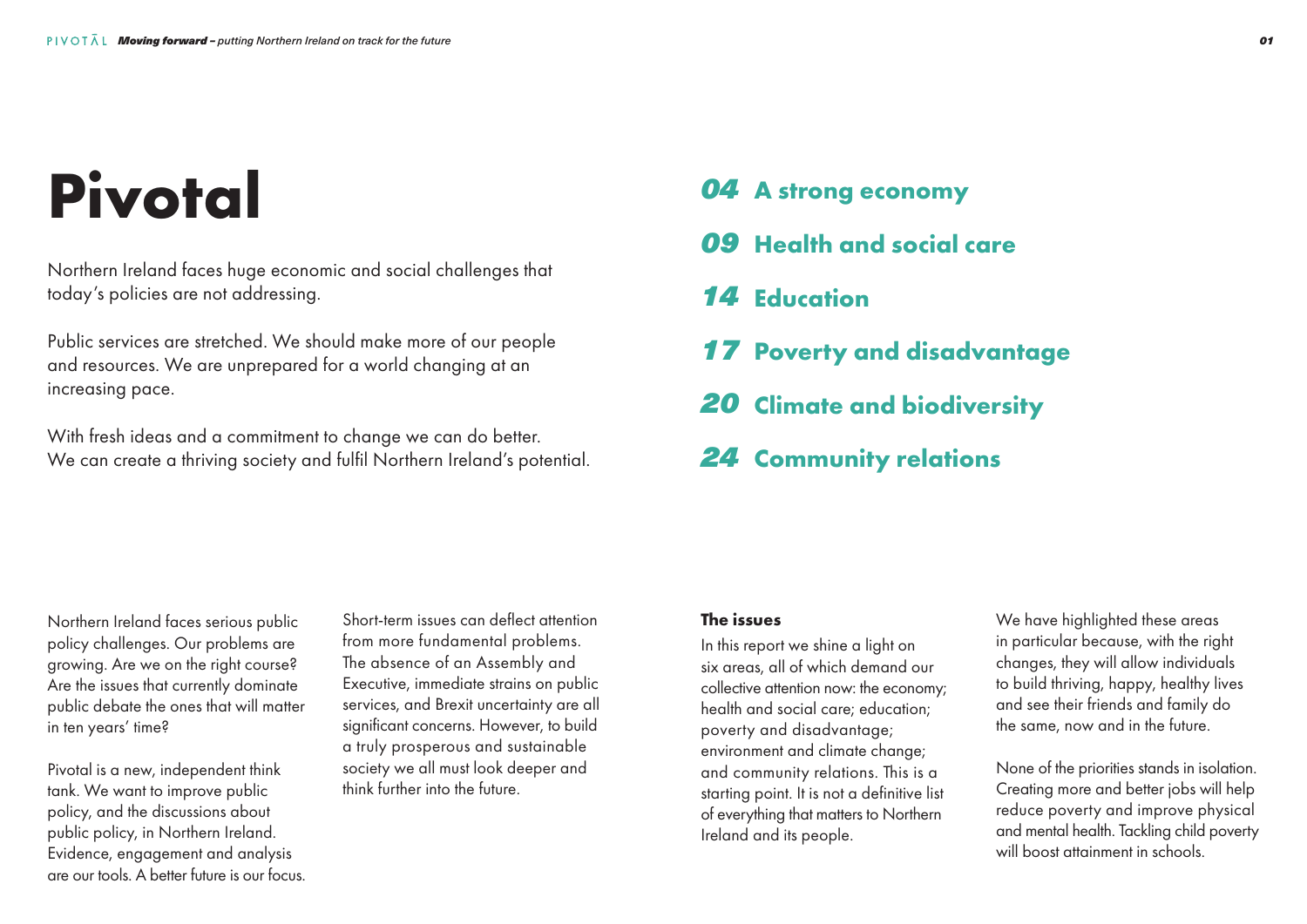# **Pivotal**





Improved infrastructure should lead to higher investment and a more sustainable environment. These areas are all linked together, and good policy ideas will recognise this.

Many of the challenges identified are not new, they are long-standing. Successive governments have tried to address some of them. However, these efforts – over months, years and even decades – have not led to improvements in outcomes. New ideas are needed.

### **What Pivotal will do**

A truly independent think tank can help open the door to progress. Better policy comes from analysis of evidence, from investigating what works and why, from involving a range of voices, and by taking an honest look at our circumstances and ourselves. Northern Ireland has many people and organisations devoted to improving society. Good ideas exist and yet our problems persist.

We will challenge assumptions, we will ask tough questions and help answer them, we will go where the evidence leads – and we will do all of this working alongside other people and organisations that want Northern Ireland to flourish. Our aim is not to criticise or to blame, but to encourage debate, and to pave the way for better public policy and towards a better future.



Working in partnerships



and early intervention



Future-focused to prepare for a changing world

Constantly challenging assumptions

Working across barriers



Balanced assessment of evidence

Creative thinking is essential to improving Northern Ireland. Public finances are stretched and we have few ways to raise more funding. More money might solve some problems but it will not solve them all. Investment made in one area will probably mean reductions elsewhere. Making better use of what we have is crucial.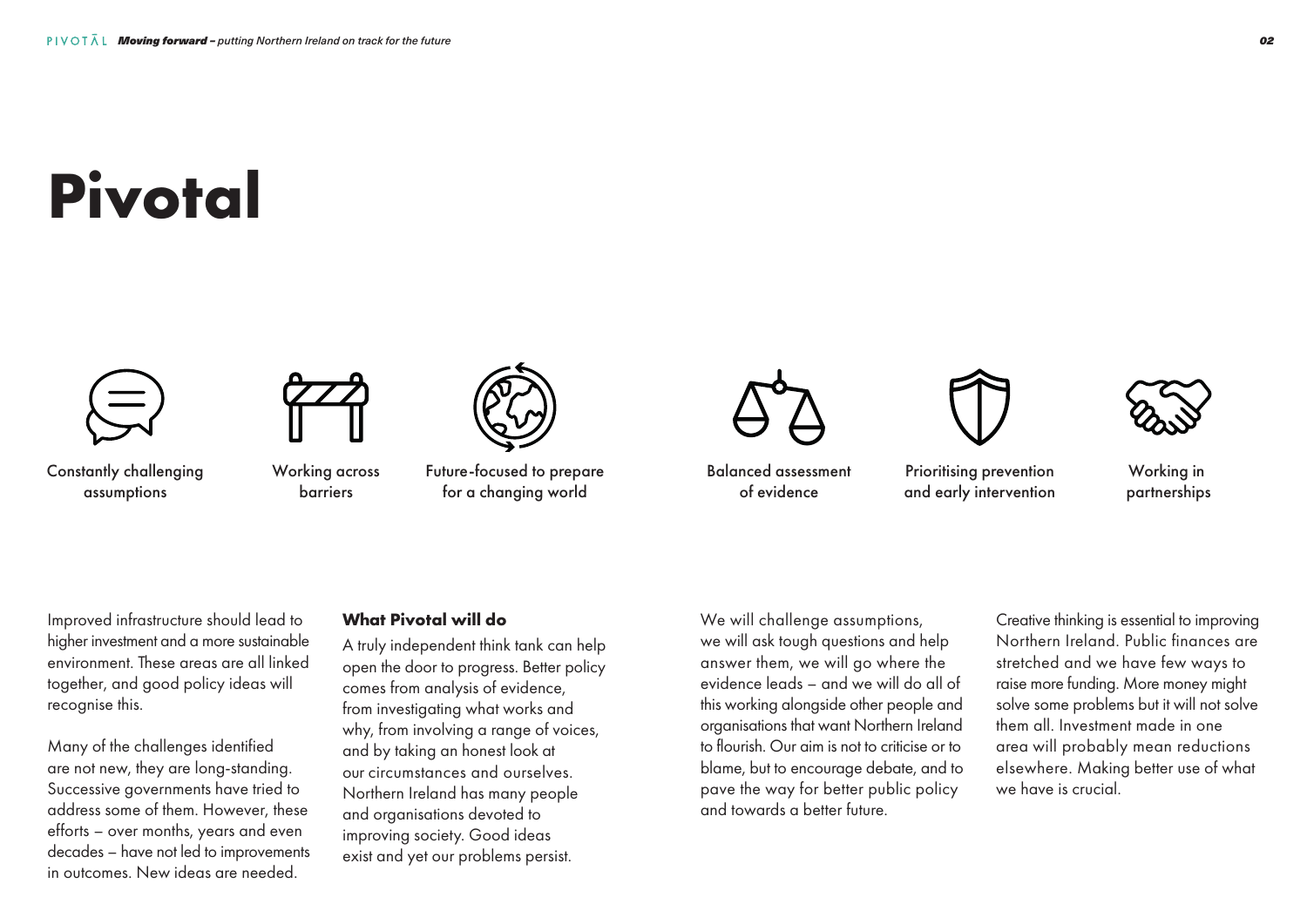#### **The future**

In the coming weeks Pivotal will publish a report on Good Government in Northern Ireland. Good governance – maintaining ethical standards, promoting better management and developing policy well – has never been the top priority in determining how Northern Ireland is run. Rightly, in the past the emphasis has been on getting government to work across community divides. This needs to change. The last Executive collapsed,

in part, due to shortcomings in governance. A discussion about how we do better is essential to the stability of future governments. The impending RHI Inquiry report will focus attention on some of these issues. A serious and thorough response is needed, not just a handful of token actions. Our upcoming report will seek to begin a broader conversation.

After that, Pivotal will launch Vision 2040, a flagship project looking at what kind of place we want Northern Ireland to be in 20 years' time. It will take heed of the opinions of a range of people, and involve research about how we should prepare for a changing world. The project will ask challenging questions about whether we are on the right course for the future people want to see.

Pivotal will be a fresh and independent voice in the debates to come. We will encourage future governments to craft the best policies possible. In doing this, we will work alongside policymakers, campaigners, academics, business, civic society and, of course, the general public – anyone committed to making Northern Ireland better.

# **Pivotal**

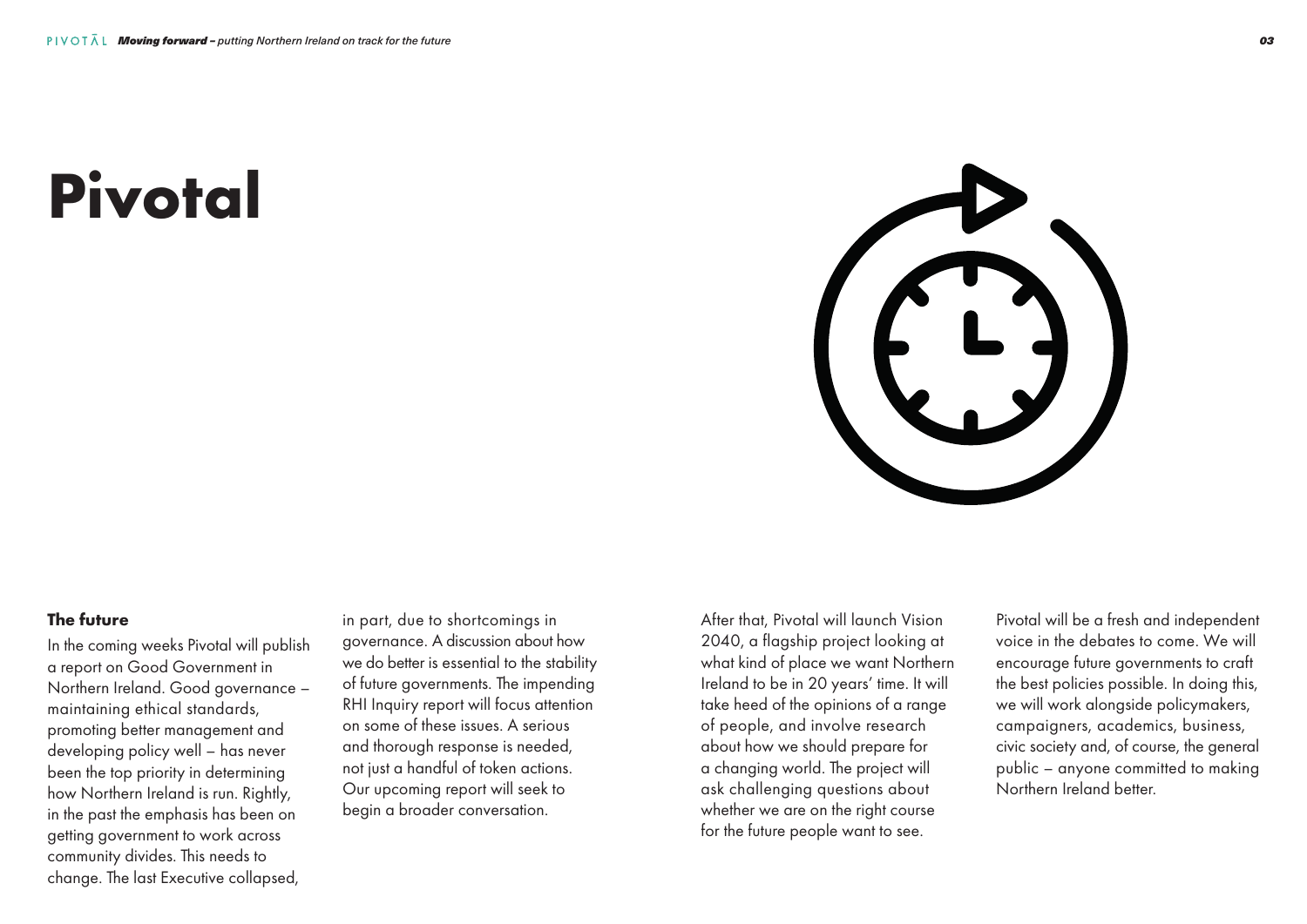## **A strong economy**

Headline economic indicators show Northern Ireland is strong in some ways but lags far behind in others. Gross Value Added – the total value of goods and services produced in an area – is the third lowest per head out of the 12 UK regions. Productivity is lowest overall, even with strong performance in some sectors.

While employment has reached record levels, the rate of economic inactivity is 25.8%, which remains the highest anywhere in the UK in spite of recent improvements. Northern Ireland

A thriving, sustainable economy offering good jobs is a foundation for the wellbeing of citizens and society as a whole.

> has the highest percentage of low-paying jobs of all UK regions and is one of only three regions that has fewer high-paying jobs than low-paying ones. The gap between public spending and tax revenue raised is £4,939 per person, again the highest out of all regions.

Despite all these difficulties, the Office for National Statistics tracks the wellbeing of people across the UK and Northern Ireland regularly sees higher scores in life satisfaction than other regions.

Our economy does not work for everyone. There is persistent poverty and inequality. Some people and places feel left behind. Disaffection within certain communities affects both educational attainment and

economic outcomes. People with disabilities struggle to find employment. Talented young people leave Northern Ireland due to the lack of job opportunities.

Even with a functioning government, Northern Ireland has relatively few economic levers at its disposal. Corporation tax is one example and lowering the rate to attract overseas investment was a central economic policy of the last stable Executive, but was never enacted. However, even if its effects were to be as positive as possible,

such a change alone is unlikely to be an economic silver bullet.

This is a time of great economic uncertainty. Brexit, whatever form it takes, will impact Northern Ireland in many ways, some of which will be unforeseen. There will be challenges but the ultimate aim remains unchanged.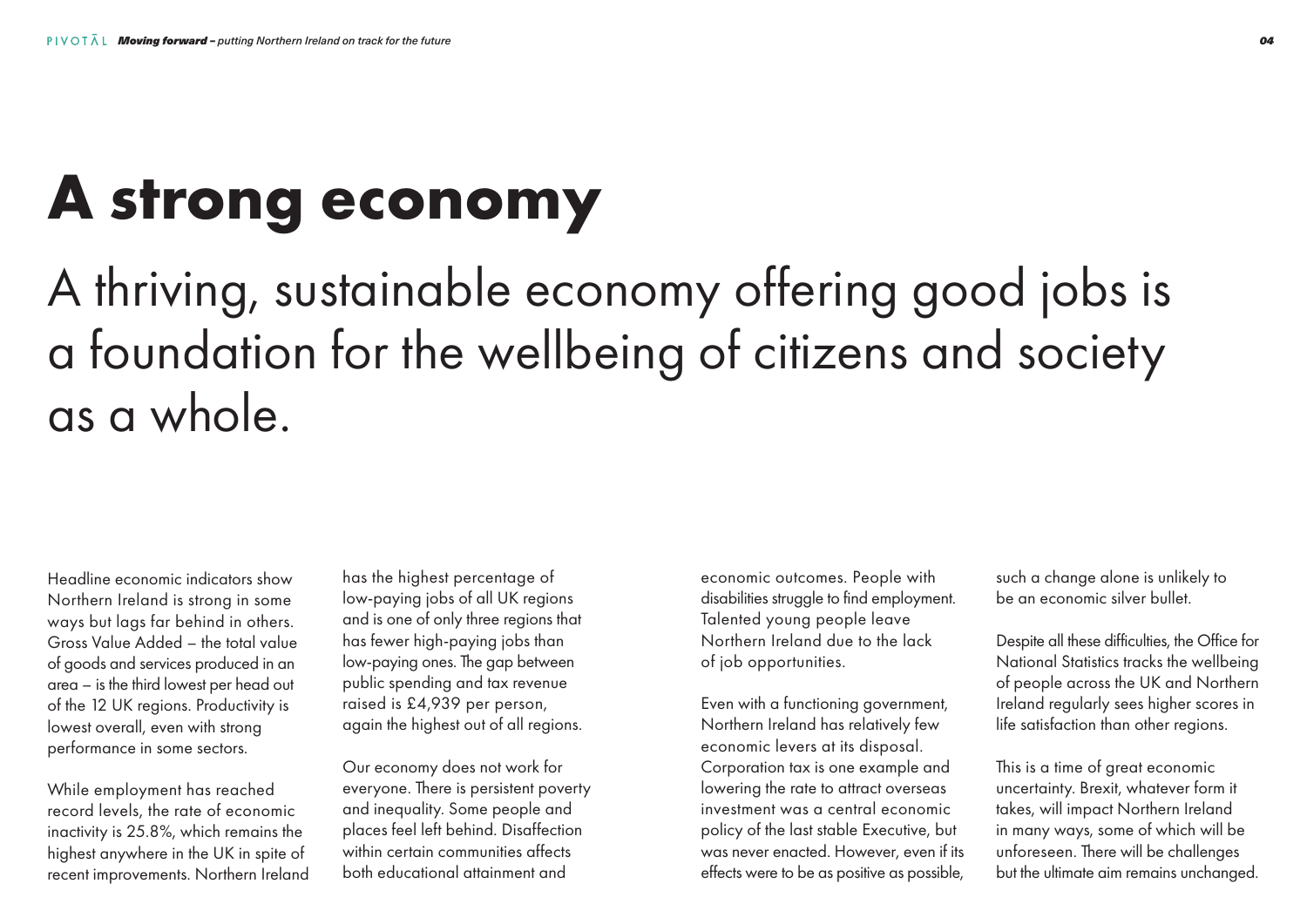### *A strong economy*



A strong economy that is ready for the future will benefit everyone. It will be inclusive, and help bring prosperity to all of Northern Ireland, ignoring boundaries whether social, cultural or geographic. It will be flexible, able to adapt to rapidly changing markets and the rise of automation and Artificial Intelligence. It will build on existing outward relationships - with Great Britain, with the Republic of Ireland, and with the rest of the world. Growth needs to be sustainable, providing jobs and income without damaging the environment.

**TRANSPORT - Congestion and pollution** demonstrate a need to reduce our reliance on cars.

## How do we get there?

#### **Infrastructure**

Northern Ireland is held back by a lack of investment in crucial infrastructure.

**DIGITAL CONNECTIVITY-** Belfast is now a super-connected city but digital infrastructure outside the city lags far behind and, while 5G provides another way to improve connectivity, it also requires investment.

**ROADS -** Major roads projects are long overdue, such as the York Street Interchange and the A5 from Derry/ Londonderry to Aughnacloy.

**SEWERAGE AND WATER -** Sewerage and water infrastructure are at or beyond capacity in many places, limiting new development and raising environmental risks.

**NORTH-SOUTH ELECTRICITY INTERCONNECTOR - The North-South** electricity interconnector between Tyrone and Meath would allow for cheaper electricity and improve security and reliability of supply.

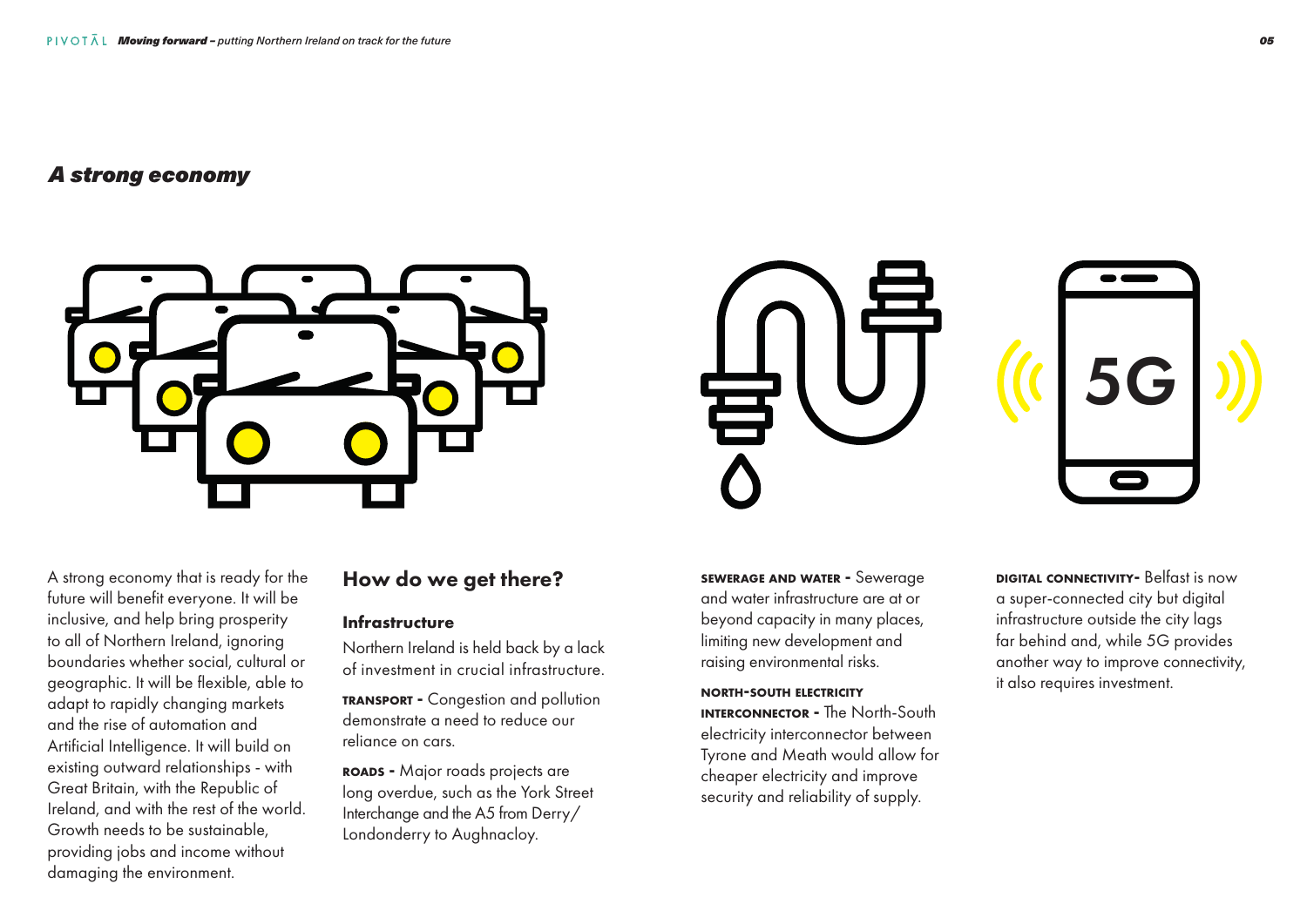Northern Ireland has a low-skills base but also a low demand for skills. Breaking this cycle is difficult.



### **Skills**

The local workforce has on average a low level of educational attainment and skills compared with other UK regions. This leads to lower-quality jobs, and increasing worklessness and poverty. These problems are compounded by the longer-term question of whether we are ready for the jobs of the future, which will

demand flexible skillsets that can be applied to multiple roles over a lifetime. Automation will cause some jobs to disappear, and bring an increased demand for skilled technicians, engineers and computer scientists.

### **Job opportunities**

A lack of supply is not Northern Ireland's only issue around high-level skills. Research indicates that low demand for skills is of equal concern, and that these droughts in both supply and demand create an unsatisfactory equilibrium of low skills, low productivity and low wages.

## *A strong economy*

Low skilled work

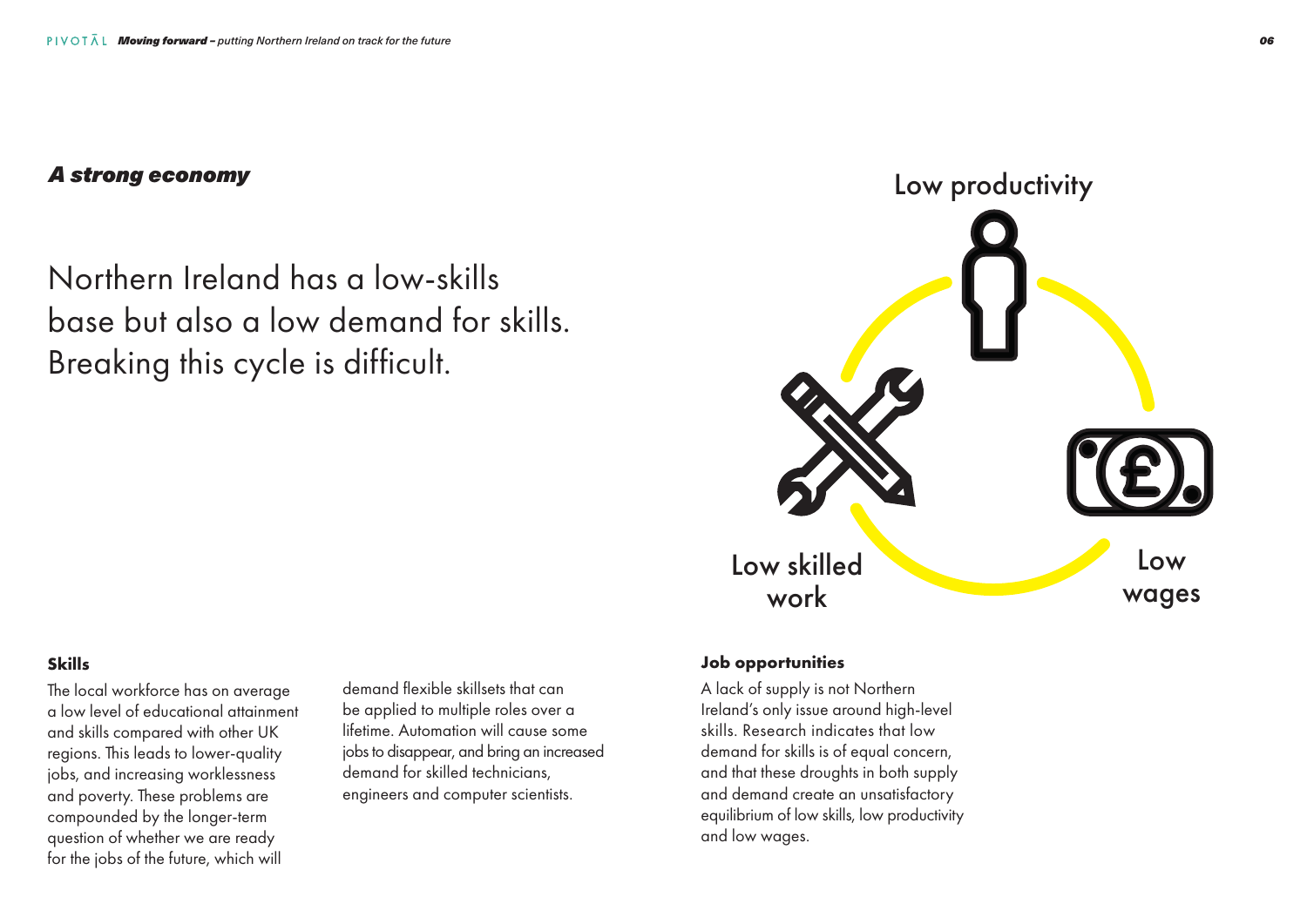**45%** Northern Ireland has the lowest innovation rates in the United Kingdom and the rates are continuing to drop.



#### **Innovation and entrepreneurship**



Northern Ireland needs more firms engaged in innovation, to drive growth and increase the number of good jobs. According to the latest figures, the percentage of organisations involved in any innovation – which was already the lowest of any UK region – fell from 45% between 2012 and 2014 to 39% between

## *A strong economy*

2014 and 2016. Innovation relies on creativity and entrepreneurship, supported by finance, expertise and appropriate facilities.

### **New ideas**

As the global economy struggles, and greater emphasis is placed on creating harmony between economic growth and environmental protection, many new ideas about development are emerging. These range from concepts like social value, which is moving into the mainstream; the use of wellbeing rather than GDP as the key

measure of development; and even discussions about how to work in a post-growth world. These ideas need to be evaluated, their merits gauged by evidence.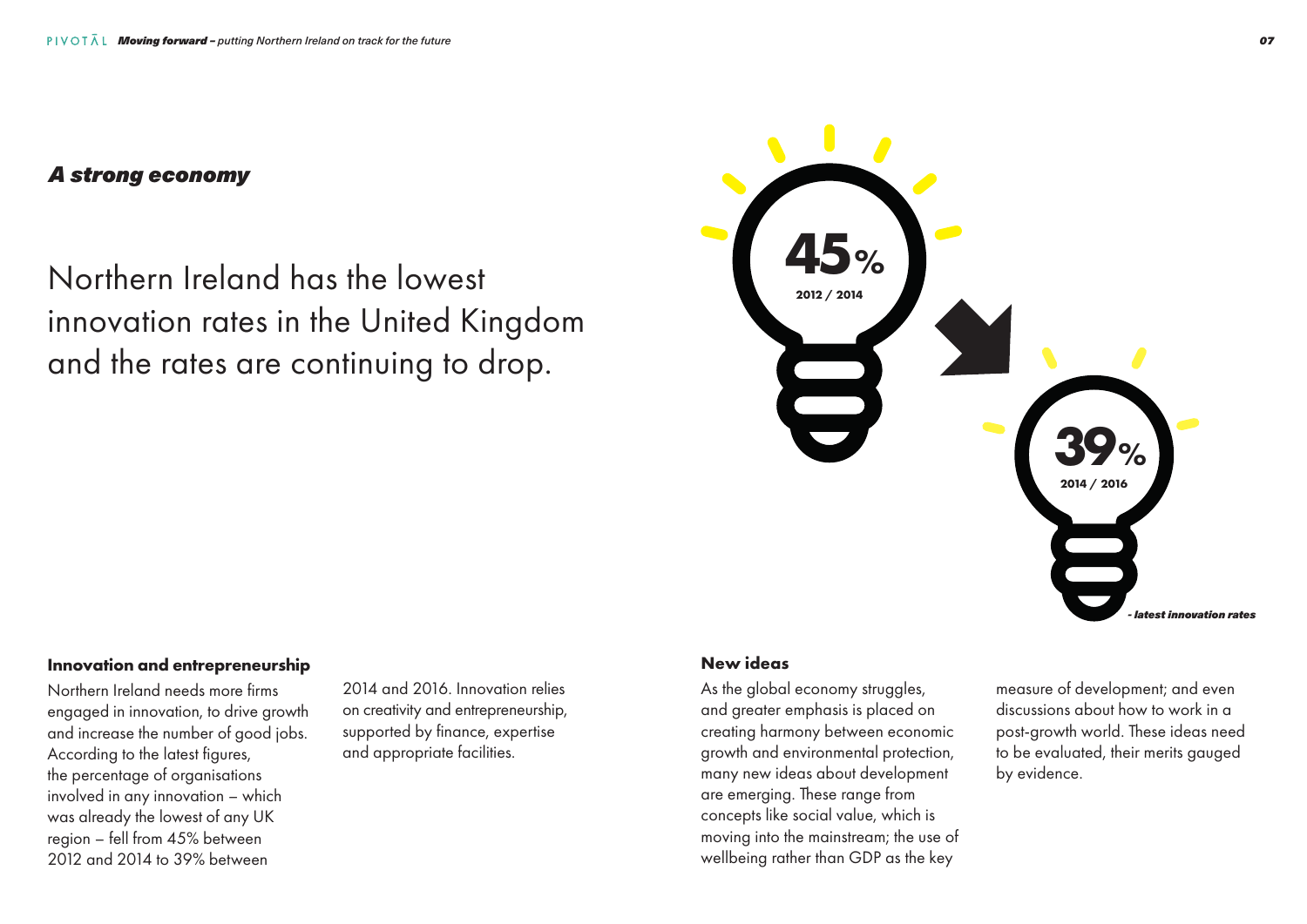How can new ideas about growth help us to balance economic development with environmental sustainability?

## *A strong economy - questions:*

Infrastructure requires large up-front costs – are more innovative solutions available and, if not, how do we pay?



Some communities feel that the benefits of economic growth never reach them – how can this be fixed?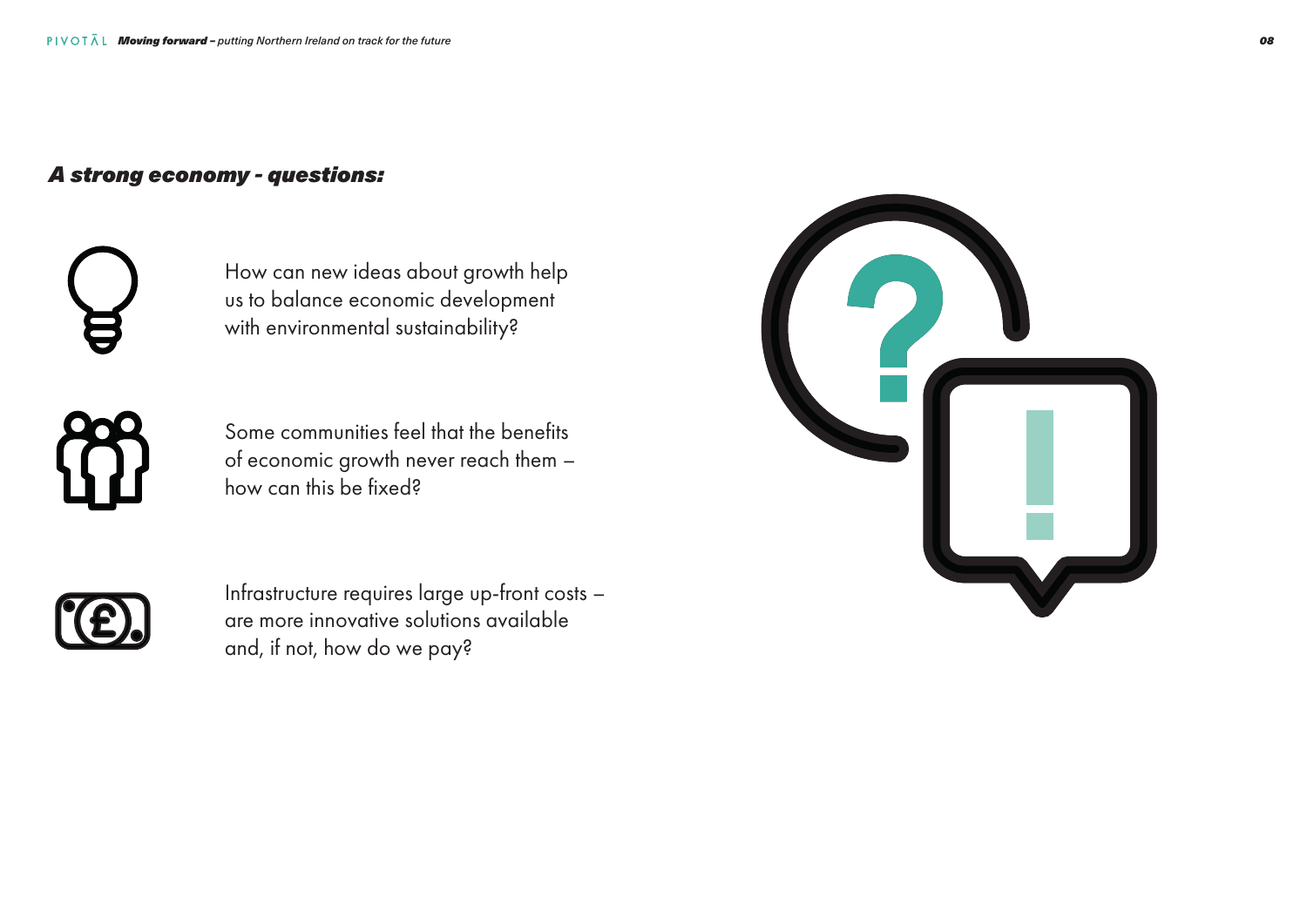The challenges facing health and social care are well documented. The last government agreed with the need for radical change, as envisioned by various experts, yet progress has been slow.

As our population ages, and more people live with long-term needs, demand for services goes up. Ever-increasing and unsustainable spending would be needed simply for provision to stand still.

The system faces a growing financial crisis, while waiting lists are unacceptable and keep getting longer. In March this year, there were 1,154 people waiting over a year for planned care in England. In Wales that number was 4,176. In Northern Ireland, it was 120,201.

These issues are shocking, but they are merely symptoms of the real problem: outmoded structures. Year by year,



quick fixes are applied when what is needed is transformation.

The need for change is widely recognised. The key principles of that change are also accepted and have been set out in various official papers, including the Bengoa report: shifting care out of hospital; more work on prevention and early intervention; support for people to live independently; and rationalisation of acute services.

Without tough decisions on the reconfiguration of services, the effectiveness of our health and social care system will continue to decline. Staffing problems are growing at many levels of clinical care, such as GP surgeries and in various nursing sectors. Government must communicate the need for change to the public and show leadership by making tough choices.

# **Health and social care**

"The choice is not whether to keep services as they are or change to a new model. Put bluntly, there is no meaningful choice to make. The alternatives are either change, or change prompted by crisis."

### **- Systems, not structures – Changing health and social care (Bengoa report)**

Everyone in Northern Ireland relies on a health system that is crumbling around us.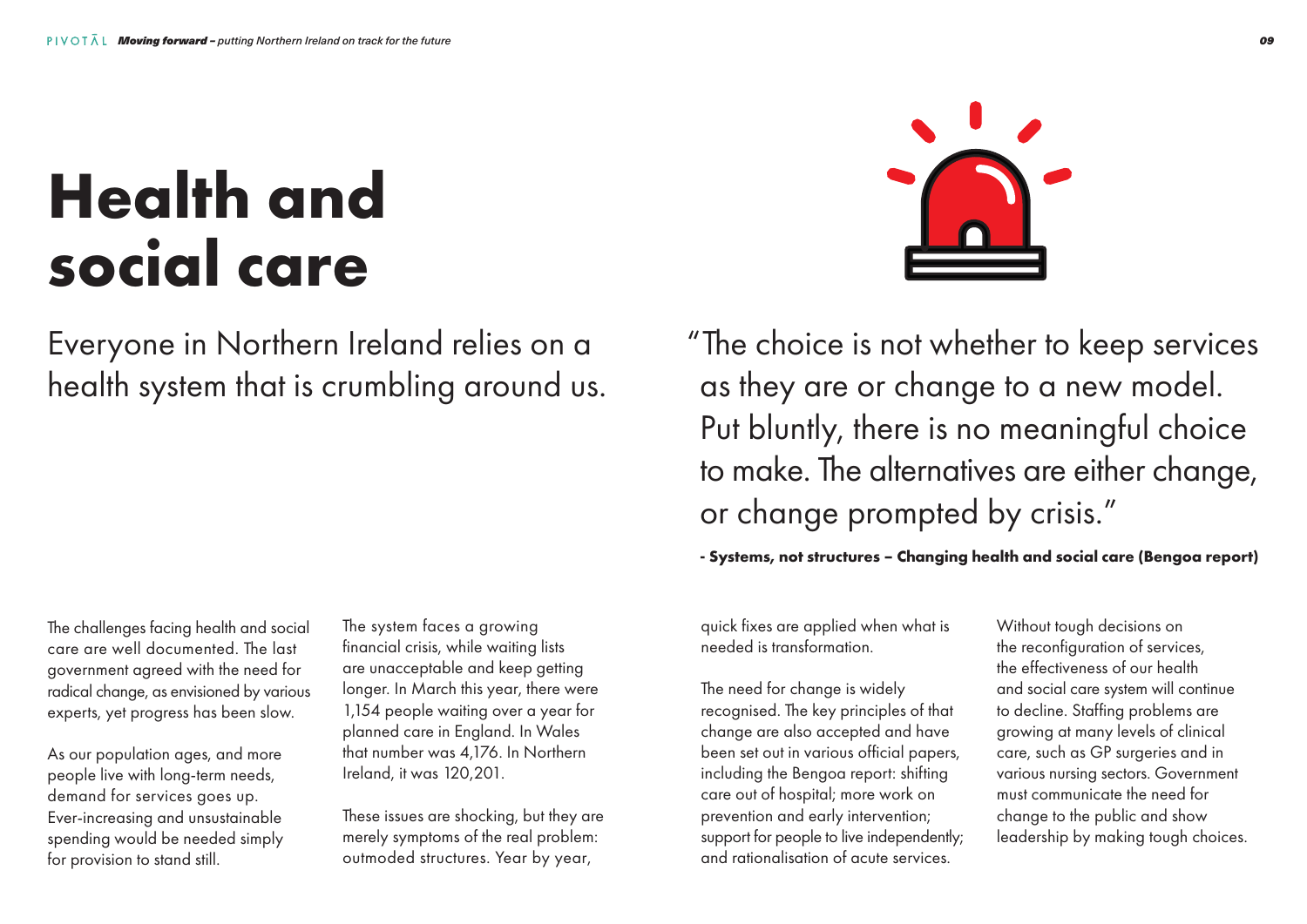

Northern Ireland population **Wales population Wales in Constanting Constanting Constanting Constanting Constanting Constanting Constanting Constanting Constanting Constanting Constanting Constanting Constanting Constanti** 



*1,879,567 3,139,308 55,997,686*

The number of people in Northern Ireland waiting more than a year for planned care is enormous compared with England and Wales.

## Local waiting lists continue to grow –

despite our small population, far more people have very long waits for treatment than in other parts of the UK.

## *Health and social care*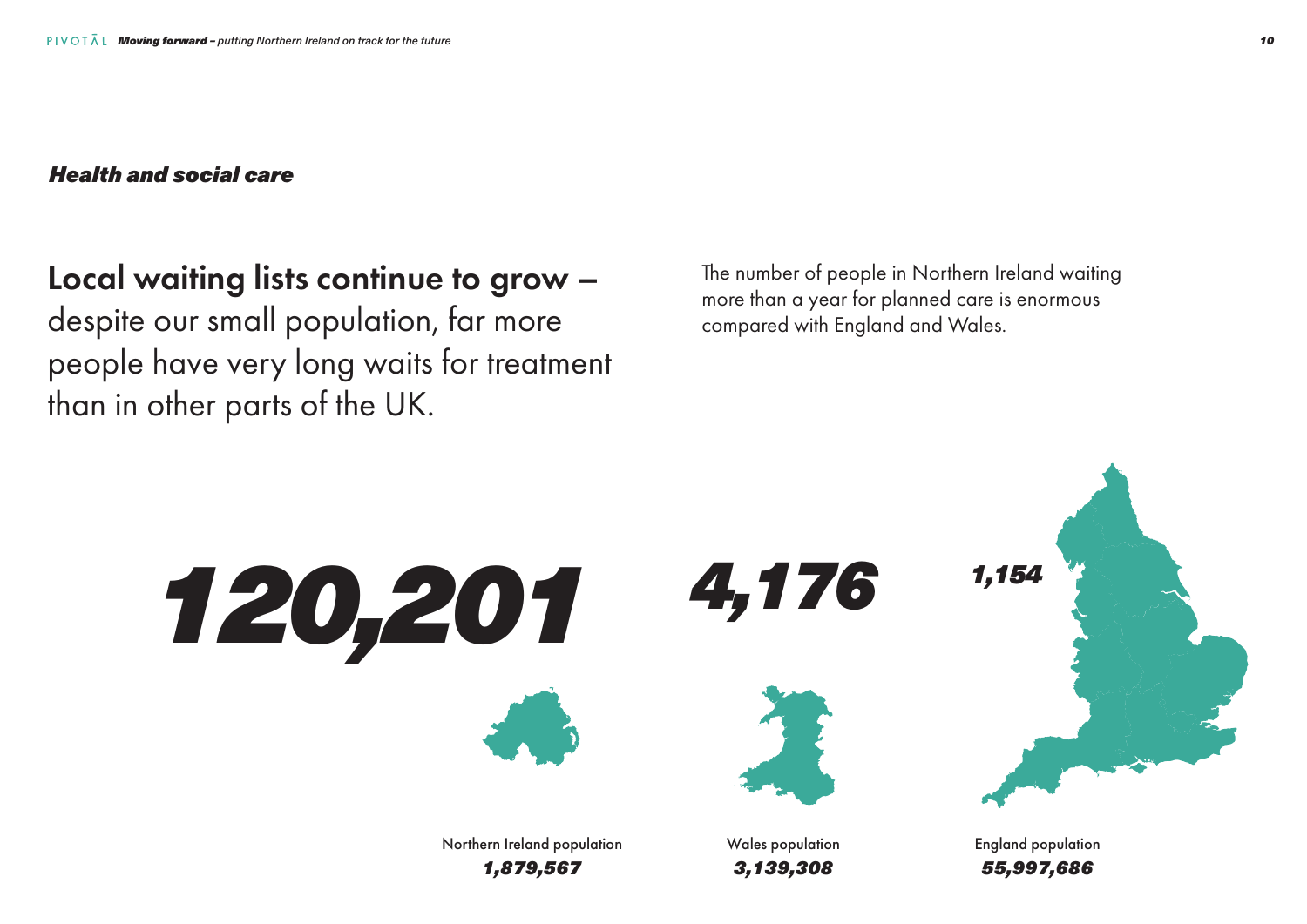The difficulties faced by our health service are not only at the broadest level. There are several ongoing policy vacuums; Northern Ireland has no up-to-date mental health strategy or cancer strategy. Many specific sectors have been long neglected or are in crisis.

Examples include:

### **Mental health**

Northern Ireland spends just 5% of its total health budget on mental health, which is less than half of the proportion allocated in England, despite estimates of local mental health problems being 25% higher than in England. The system is creaking, including in child and

effects of poor mental health on education, employment and justice issues.

adolescent mental health services. Under-funding is clearly an issue but reform is also needed - on increased support for early intervention and prevention, on responsive and informed primary care, on updated facilities, and on a consistent and skilled workforce. Improving services is vital not only for our health and wellbeing but also because of the knock-on

One in five adults experience a mental health problem at any given time. Only 5% of the health budget is set aside for mental health.

Northern Ireland has the highest rates of poor mental health in the UK, but devotes a small fraction of health spending to the issue.



## *Health and social care*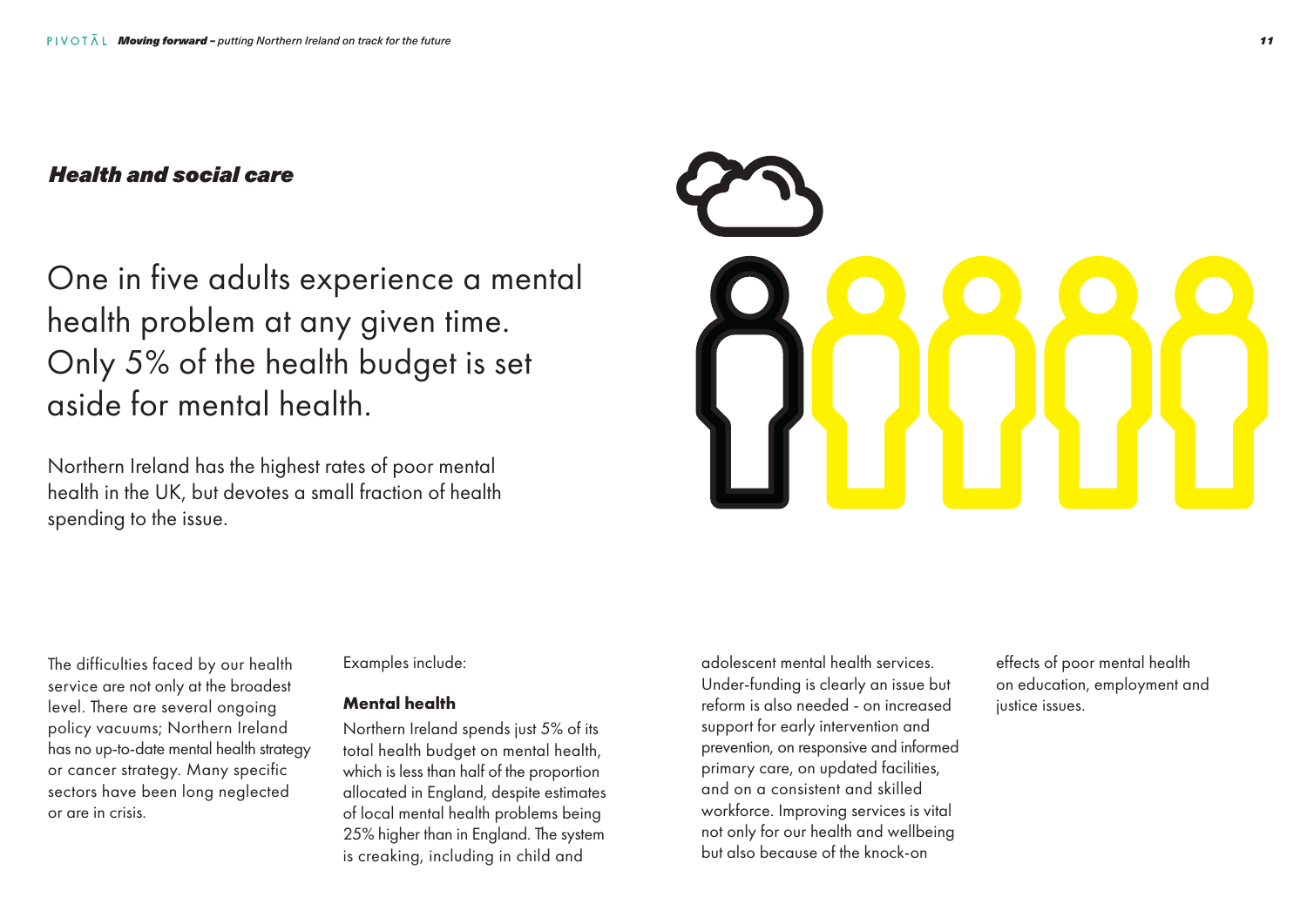### **Adult social care**

Between 2018 and 2043, the numbers of people aged over 65 and over 85 are projected to rise by 56.2% and 106.4% respectively. Over the same period, the overall population will rise by only 5.7%. Our social care is already stretched and there is no plan in place to meet the future needs of our ageing population. Moreover, the impacts on

Number of people 85 years and older increases by 106%

Northern Ireland is growing older. Our current median age is set to rise from 39 to 44 in 2043. This alters the demands placed on health and social care. Our structures must adapt.

### *Projected population increase between 2018-2043*

## *Health and social care*



all other aspects of the health system are immense. Good social care helps people manage their own health, reducing demand for acute services. A lack of suitable social care provision can cause bed blocking which leads to delays in other hospital treatments and costs huge amounts of money.

### **Addiction**

In 2017, 136 people died in Northern Ireland due to drugs, a 60% rise compared with a decade earlier, while the number of deaths due to alcohol was 303 – the highest number on record. Support is fractured and ill-equipped to deal with a complex problem that has

varying root causes. Meantime the impact of addiction on families and communities continues to deepen.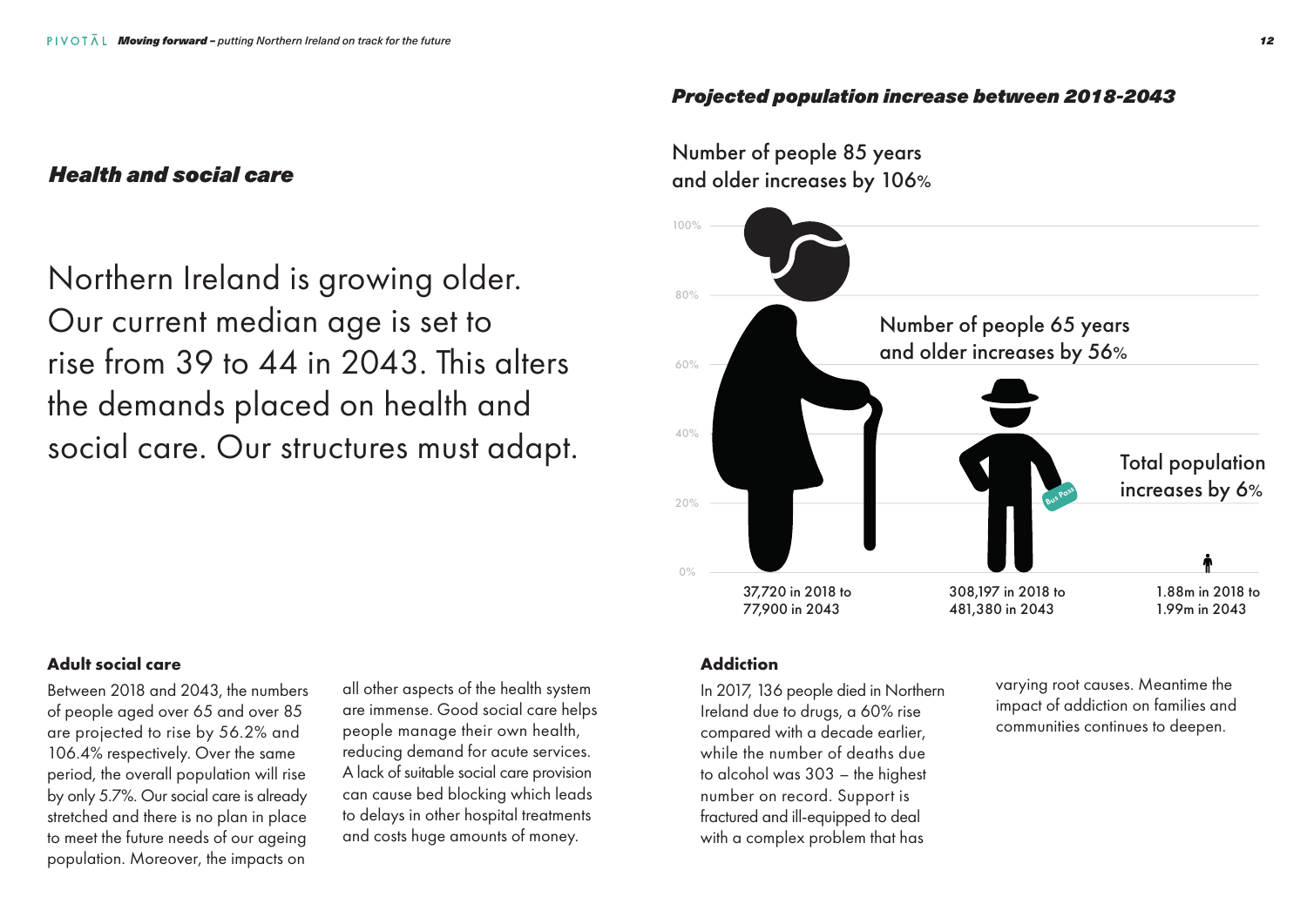How can the public be convinced about the need for structural reform of health and social care?



## *Health and social care - questions:*



What is needed to transform mental health services to give a greater focus on early intervention and prevention?



How best can individuals and their families work with the state - and other providers as demographics change and demand for care rises fast?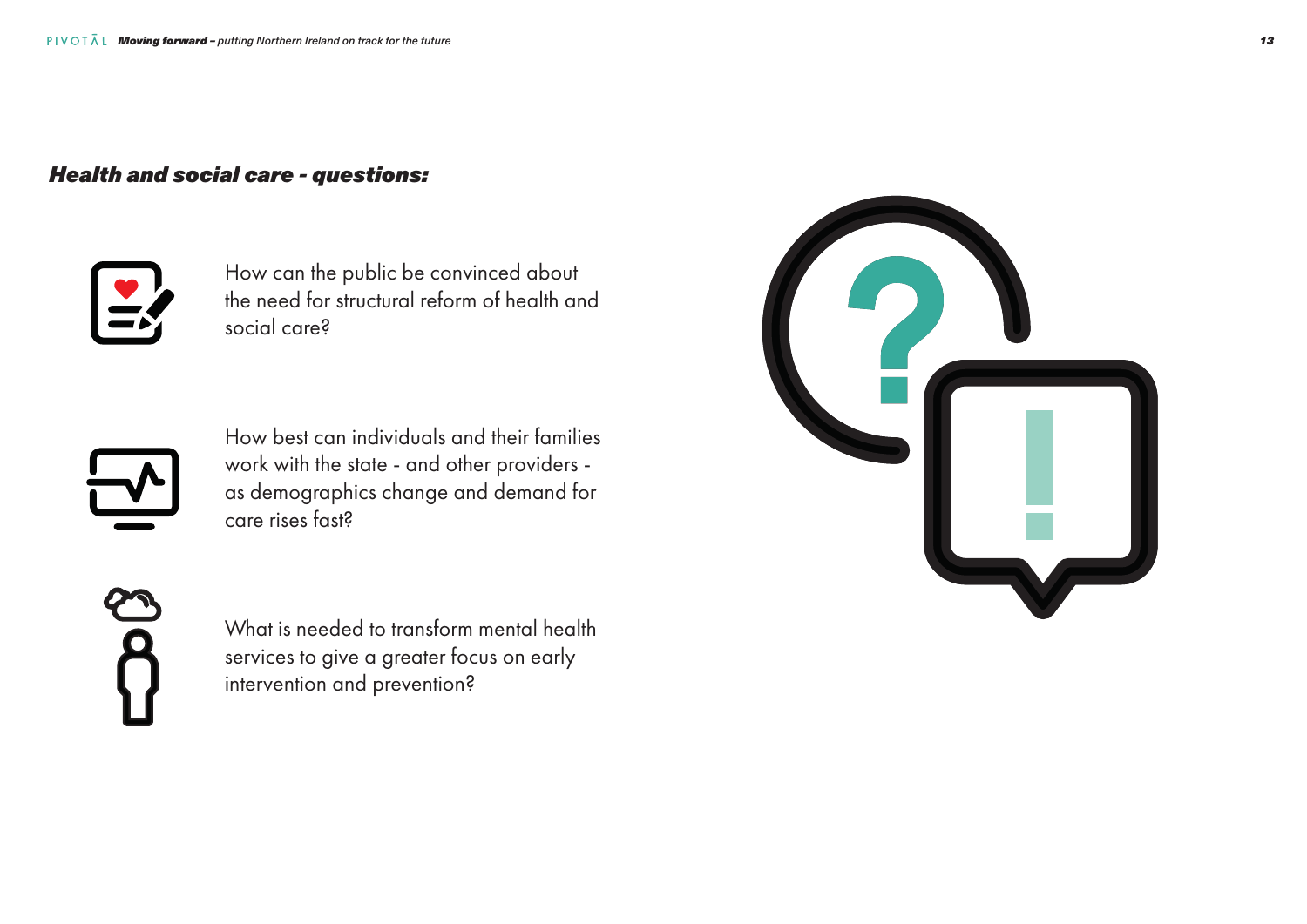Our school system is highly diverse. Children are separated in a range of ways, including by academic attainment, religion, gender and language. This is expensive to sustain and finances are stretched. There are just over 1,000 schools in Northern Ireland and this year 451 of them went over budget, with a total funding shortfall of £62.6m. Furthermore, evidence shows the system is not working well for many children and young people.

While schooling in Northern Ireland is excellent in parts, it also has persistent

- The proportion of students getting five 'good' GCSEs – at least five A\*-C, including English and maths - is 42 percentage points higher in grammar schools compared to secondary schools.
- 52% of pupils entitled to Free School Meals got five 'good' GCSEs compared to 80% of pupils who are not entitled to Free School Meals.

inequality in outcomes. This leads to lower educational attainment and impacts on individuals' prospects throughout their lives.

• 78% of pupils entitled to Free School Meals attend secondary schools, while only 22% attend grammar schools.

The education system serves a lot young people well but fails many others, particularly those from disadvantaged backgrounds. There are many reasons for this. Children eligible for free school meals are far less likely to attend a selective school than their peers. Social norms also play a role different neighbourhoods can have different expectations of what

schooling can and should achieve, while parental attitudes towards education are a significant factor in their children's attainment.

Northern Ireland has the lowest skill levels of any UK region, with 24.7% of 25-64 year olds only having completed lower secondary education or less (meaning they have no qualifications above GCSEs or equivalent).

Northern Ireland's schools system has elements of excellence, but also significant inequality.



# **Education**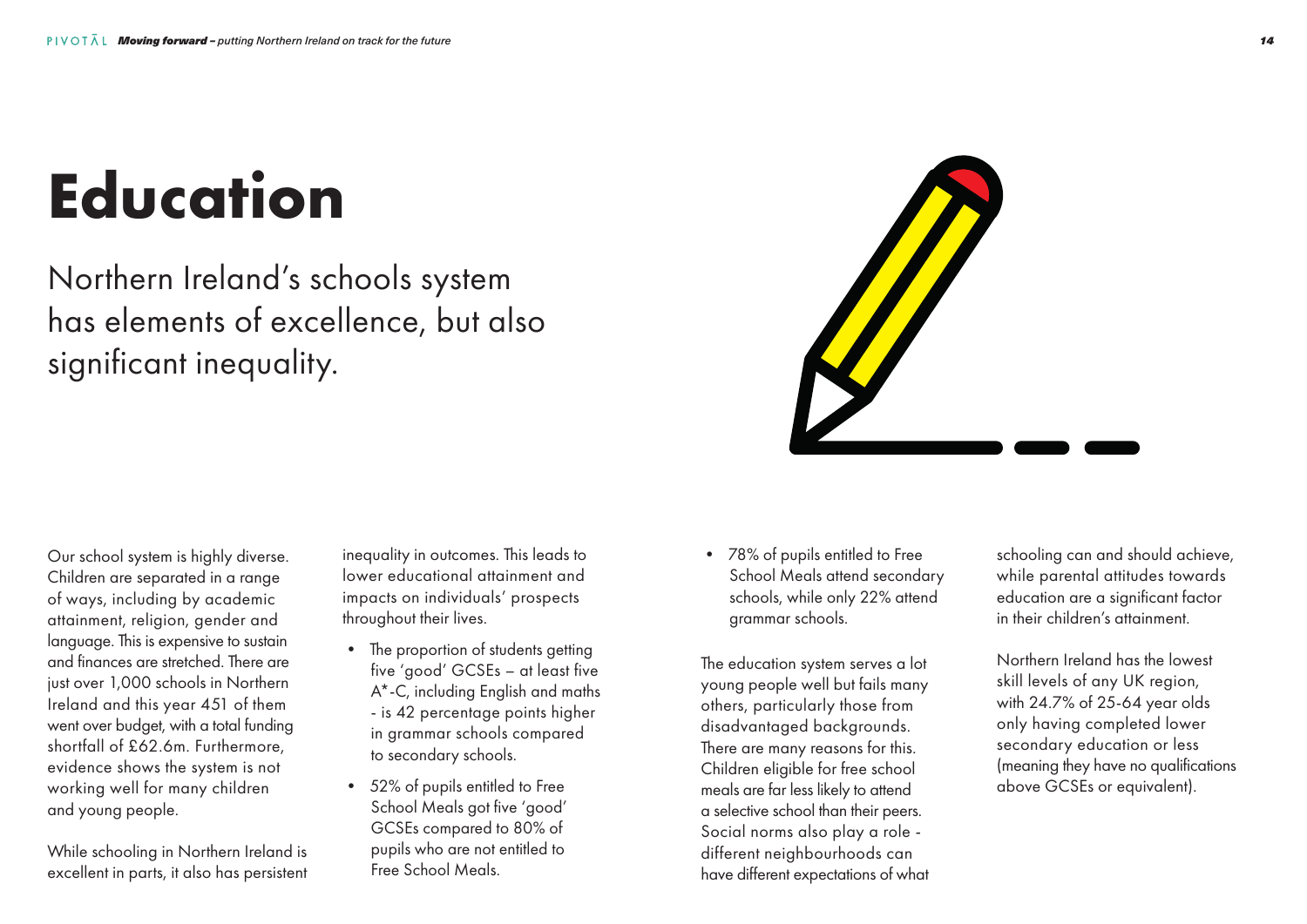Not entitled to Free School Meals



Pupils who achieved five 'good' GCSEs

**80%** of pupils achieved five 'good' **GCSEs** 



There are significant performance gaps between selective and non-selective schools, and between pupils eligible for free school meals and their better-off peers, while more disadvantaged pupils are significantly less likely to attend a selective school than other children.

## *Education*

Students getting 'good' GCSEs is 42 percentage points higher in grammar schools compared to secondary schools



## **Grammar Schools Secondary Schools**



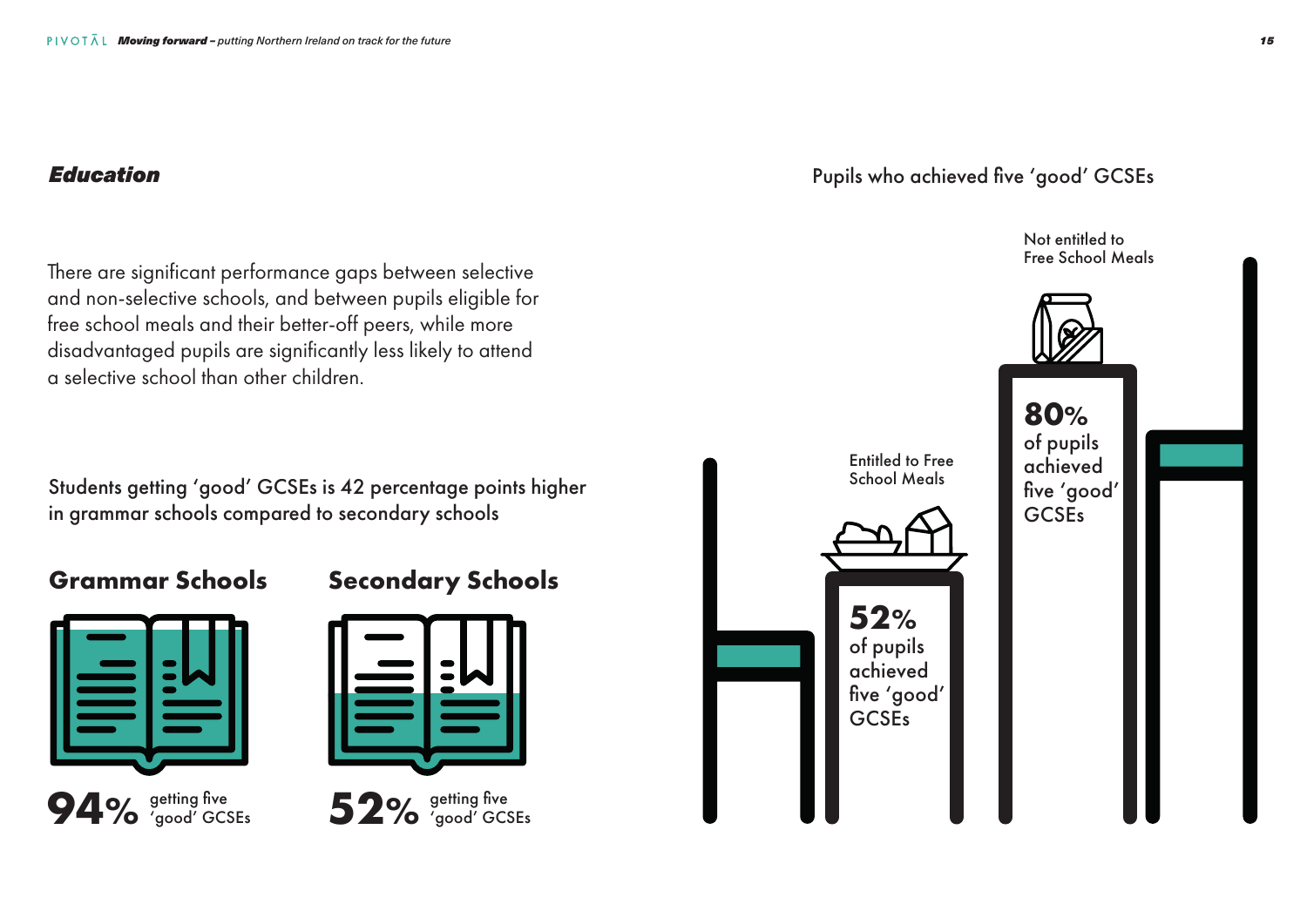## *Education - questions:*



How can our education system do better in helping young people from disadvantaged backgrounds achieve?

Is it possible to improve the failing areas of our education system without changing the parts considered successful, or is broader reform necessary?



Is our education system preparing young people for life and work in a changing world?

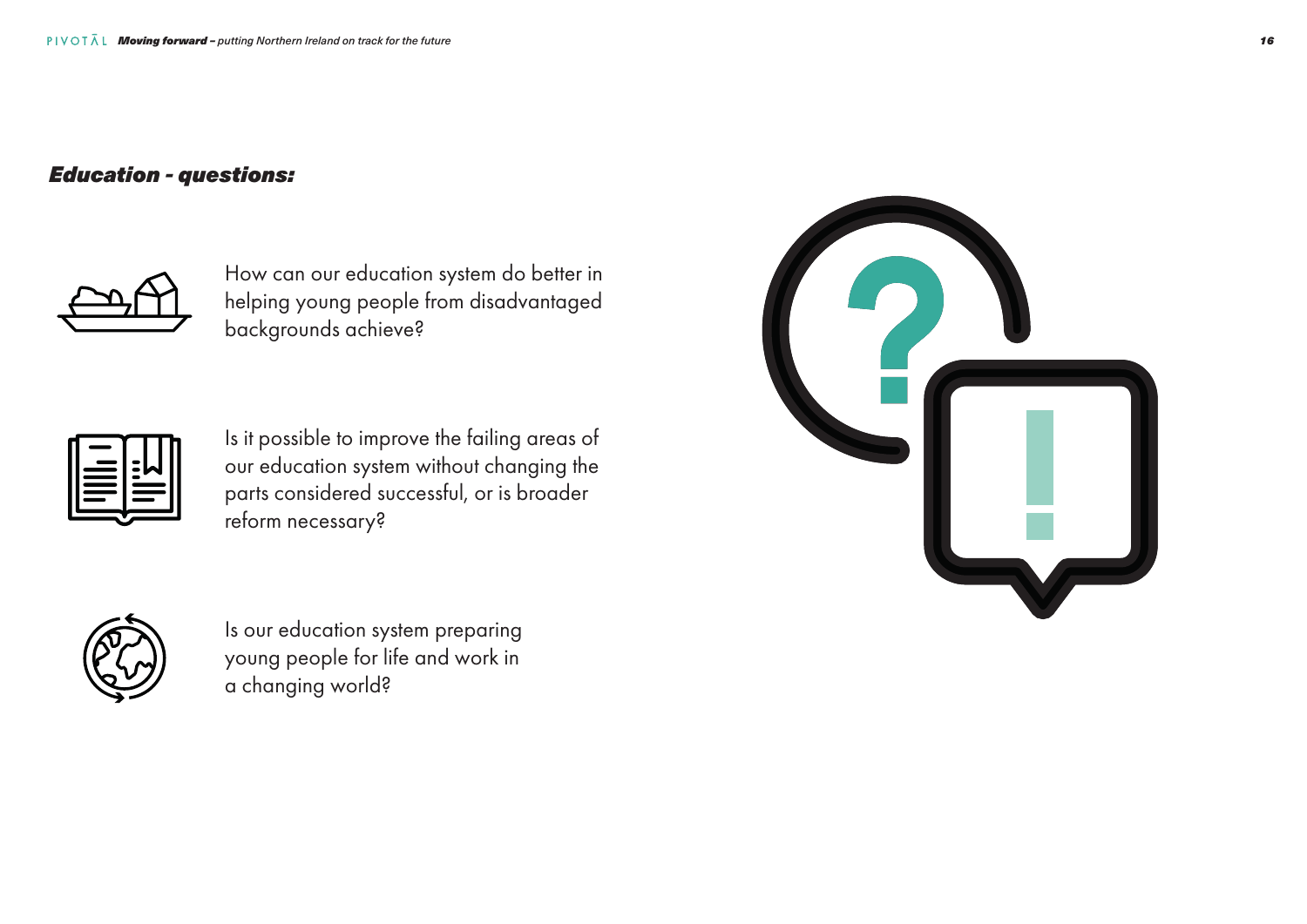# **Poverty and disadvantage**

While there have been improvements for some groups, notably pensioners, the situation has worsened for others. In-work poverty is a growing problem and one contributing factor is the cost of housing. Waiting lists for social housing are long. Rents, while comparatively low, are rising faster than other parts of the UK. Those living

Levels of poverty in Northern Ireland remain stubbornly high. About a fifth of the population - including one quarter of all children - live in poverty.

> in tight economic circumstances feel the squeeze the most.

Northern Ireland needs a welfare system that supports the most vulnerable, and provides incentives to work for those who are able. There is an immediate need for the government to decide what to do when the current

welfare reform mitigations – a special package of measures for Northern Ireland, designed to ease financial losses for vulnerable claimants as the welfare system changes - run out in March 2020.

The most significant drivers of poverty are worklessness and low-paid work.



Northern Ireland has the highest level of economic inactivity of any UK region. Access to work, especially work with good pay, is dependent on educational qualifications. Northern Ireland has more people with low qualifications and fewer people with higher qualifications than most UK regions.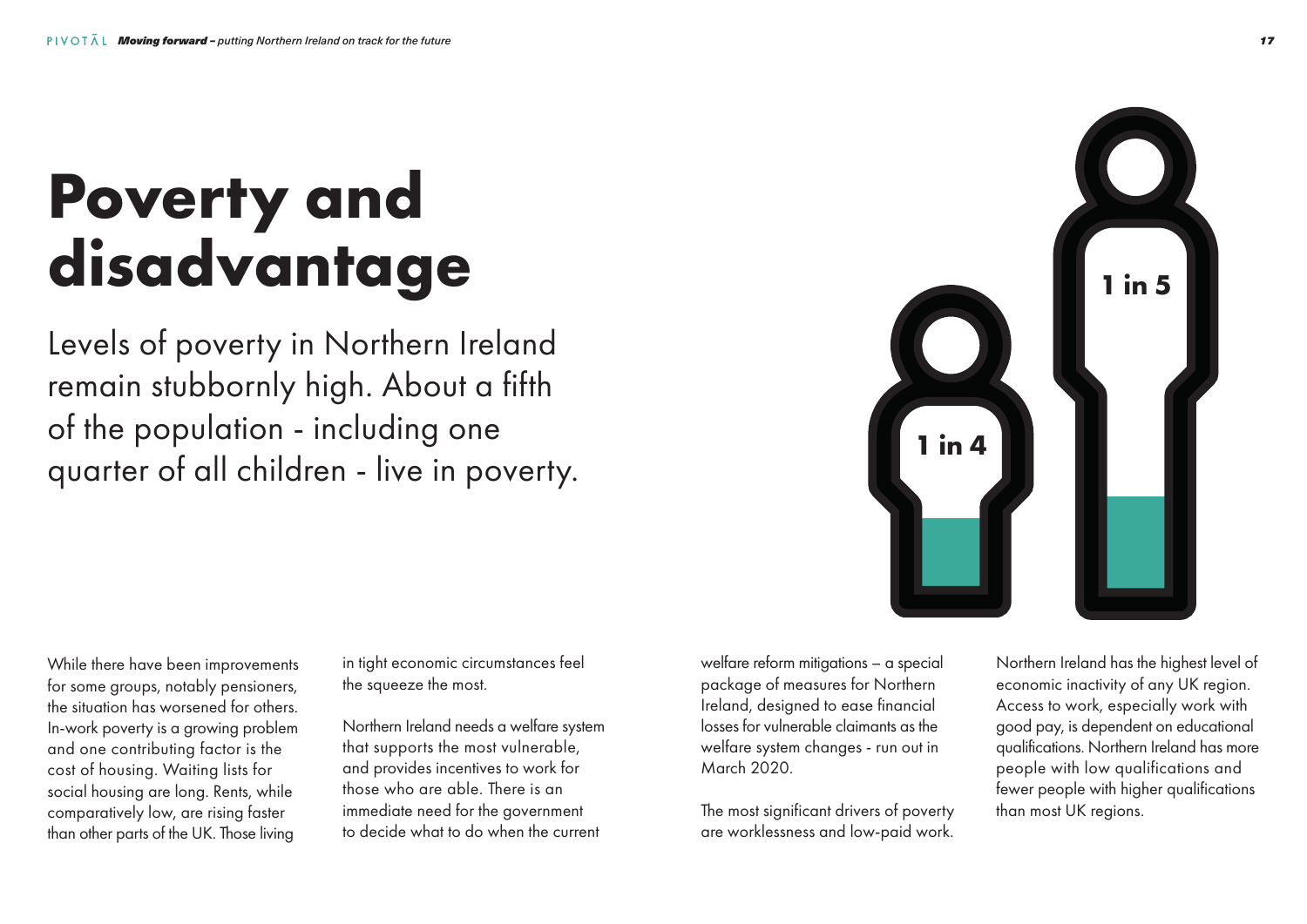Northern Ireland has the highest proportion of adults with only low-level qualifications of any UK region. It has the third lowest proportion of adults educated to degree level.



## *Poverty and disadvantage*

Lower secondary or less – only GCSEs or equivalent





Upper secondary – A levels or equivalent

Tertiary – degree or equivalent

Failures in the education and training systems contribute to persistent poverty across generations. Children growing up in poverty are much less likely to do well at school compared with children from better off backgrounds. Northern Ireland has the highest percentage of children living in long-term workless households out of all UK regions – 13.6% of children, compared with the UK average of 8.2%.

This makes it more likely these children will grow up in poverty, and evidence also shows that children growing up in workless households are much more likely to have lower educational attainment, be unemployed, and live in poverty later in life.

Gaps in attainment can be seen even at a very young age, with children aged five who grow up in poverty tending to do less well than their peers in a range of early-learning measures. Not only can this gap persist right through school, it can also widen, with the effects of poverty continuing to chip away at children's performance over time. The attainment of children who score highly at a young age but

grow up in poverty is more likely to fall away in relative terms as they get older. Recent figures show that 48% of all Northern Ireland's children who score in the top quartile for cognitive and language development at aged five remain in the top quartile at age 11. However, for children in poverty this figure drops to 35%. Poverty perpetuates itself.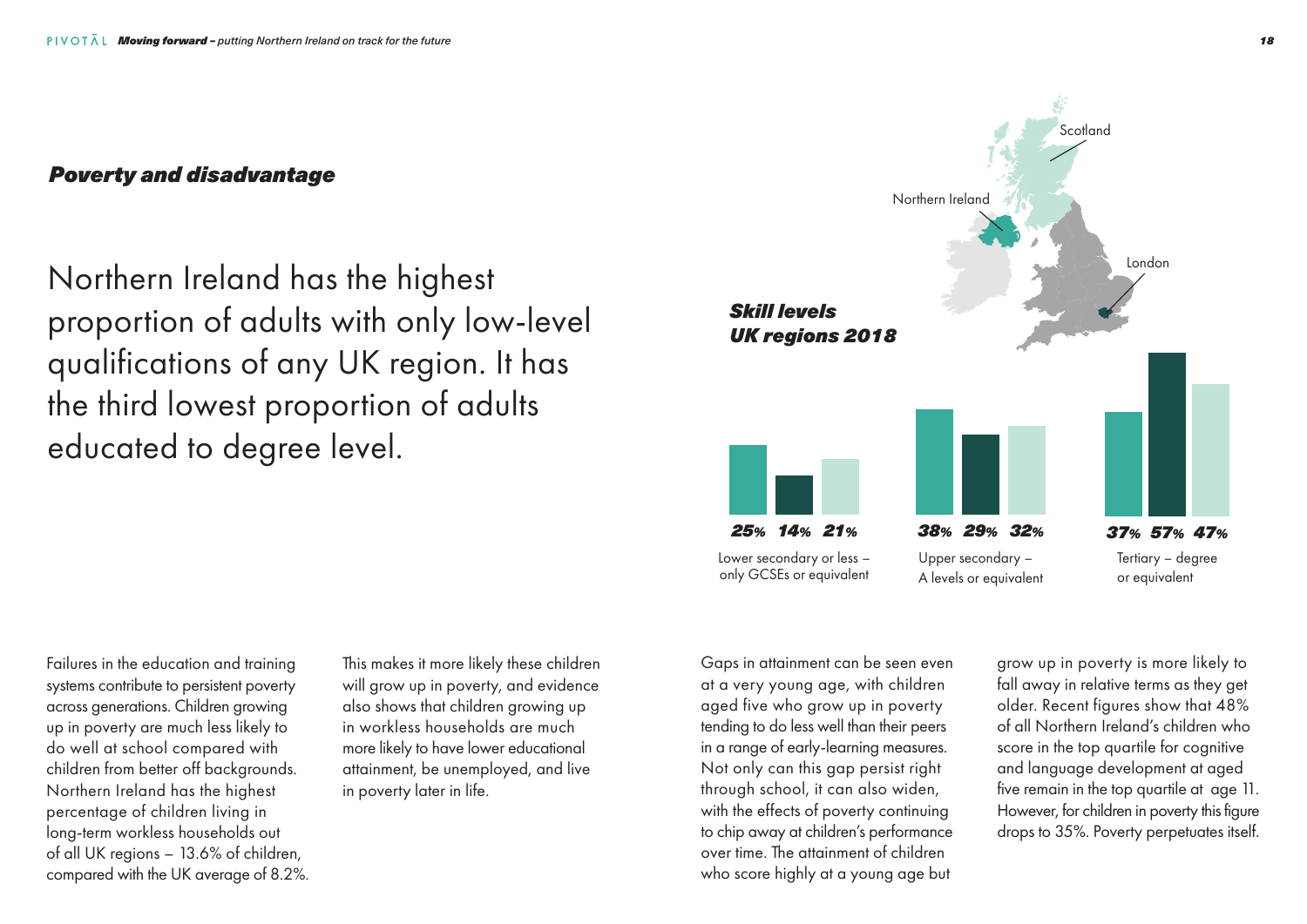## *Poverty and disadvantage - questions:*

How can we ensure everyone benefits from the jobs of the future?



What do we need to do to reduce the high rates of inactivity in Northern Ireland?



How can we narrow the gap in life outcomes for children from disadvantaged backgrounds?

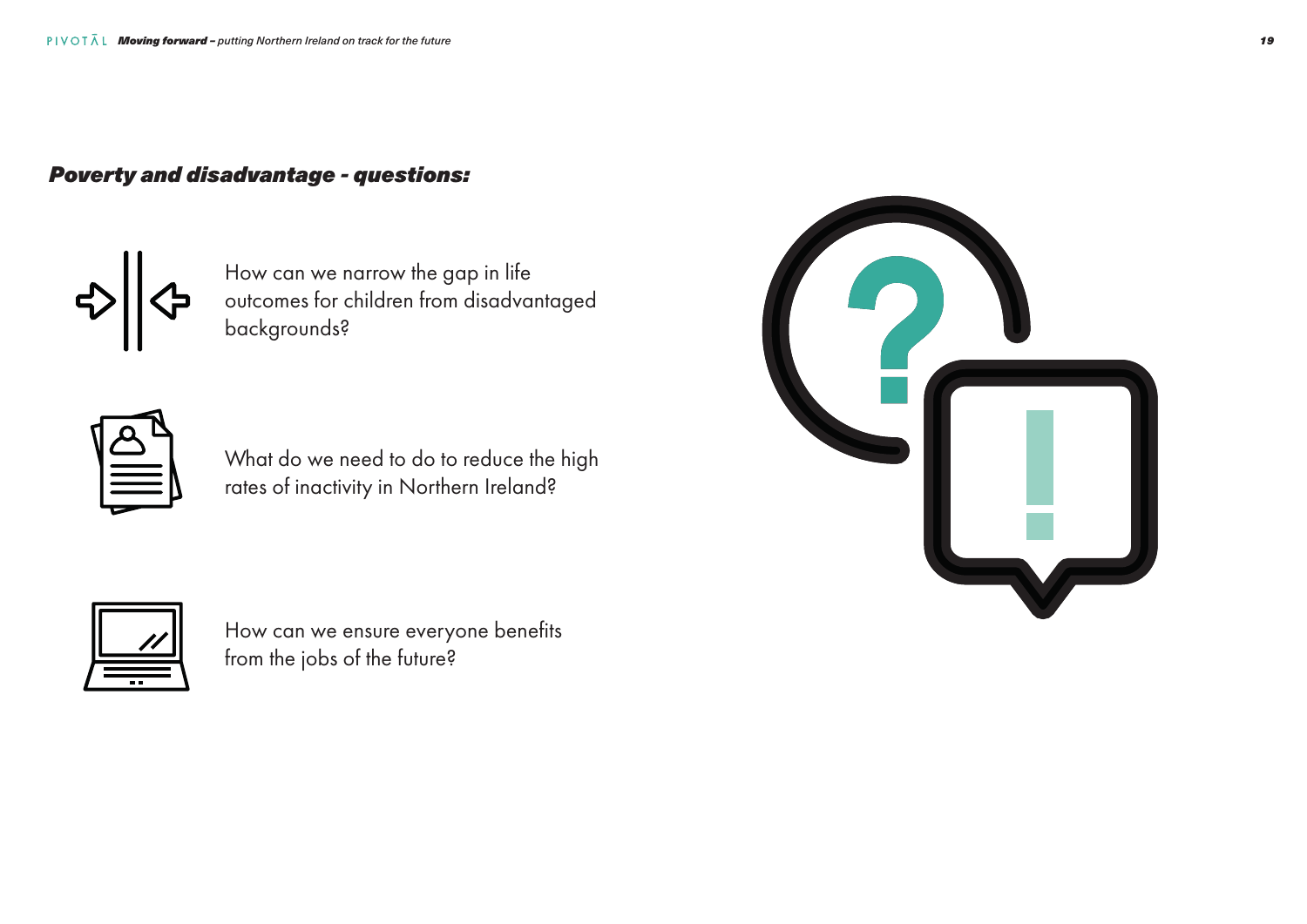# **Climate and biodiversity**

In 2018, the UN warned we have 12 years to limit global temperature rises to 1.5C, beyond which the risks of drought, flooding and extreme heat significantly worsen. In May 2019, another UN study concluded that one million species are at risk of extinction due to intensive agriculture, over-fishing, pollution and climate change.

The world is in a state of climate emergency. Global solutions are required. Northern Ireland needs to play its part.



A decade after the UK Climate Change Act, Northern Ireland has set no emissions targets – unlike Scotland and Wales, both of which set their own targets in addition to those for the UK as a whole - and enacted no legislation. Since the Act came into force, emissions here have fallen by just 9% compared with 27% across the UK in general. This is mainly due to reductions in emissions from electricity production and industry, while emissions from transport, residential properties and agriculture

have remained largely the same over this time.

We must reduce the gap between the cuts expected of us and those we are making. Northern Ireland needs to modernise, and grasp the opportunities presented by a greener world. We need further development of renewable energy as well as wider schemes to reduce emissions, such as linking agricultural support to reductions in emissions, tree planting, incentives for

low-carbon homes, and changing transport habits.

The movement to combat climate change is global, and gaining momentum. Northern Ireland needs to connect itself into this movement and the related debates. Protecting our environment is one of the great concerns of our age. Northern Ireland must take its seat at the table.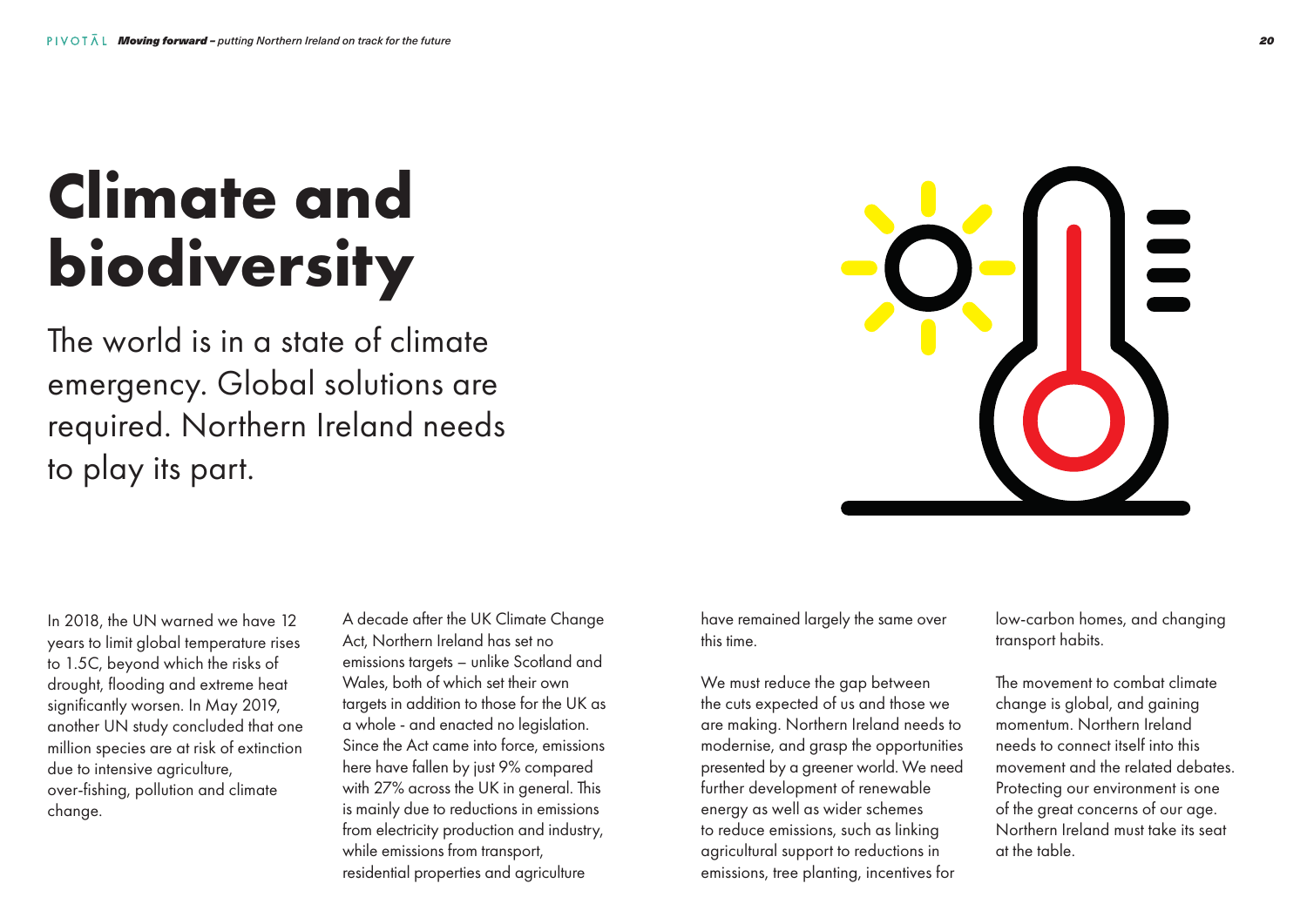



## NI emissions have fallen by

## *Climate and biodiversity*

The UK Climate Change Act 2008 committed the UK to an 80% reduction in carbon emissions by 2050, compared with the 1990 baseline. Northern Ireland has barely started reducing emissions. The contract of the contract of the contract of the contract of the contract of the contract of the contract of the contract of the contract of the contract of the contract of the contract of the contra

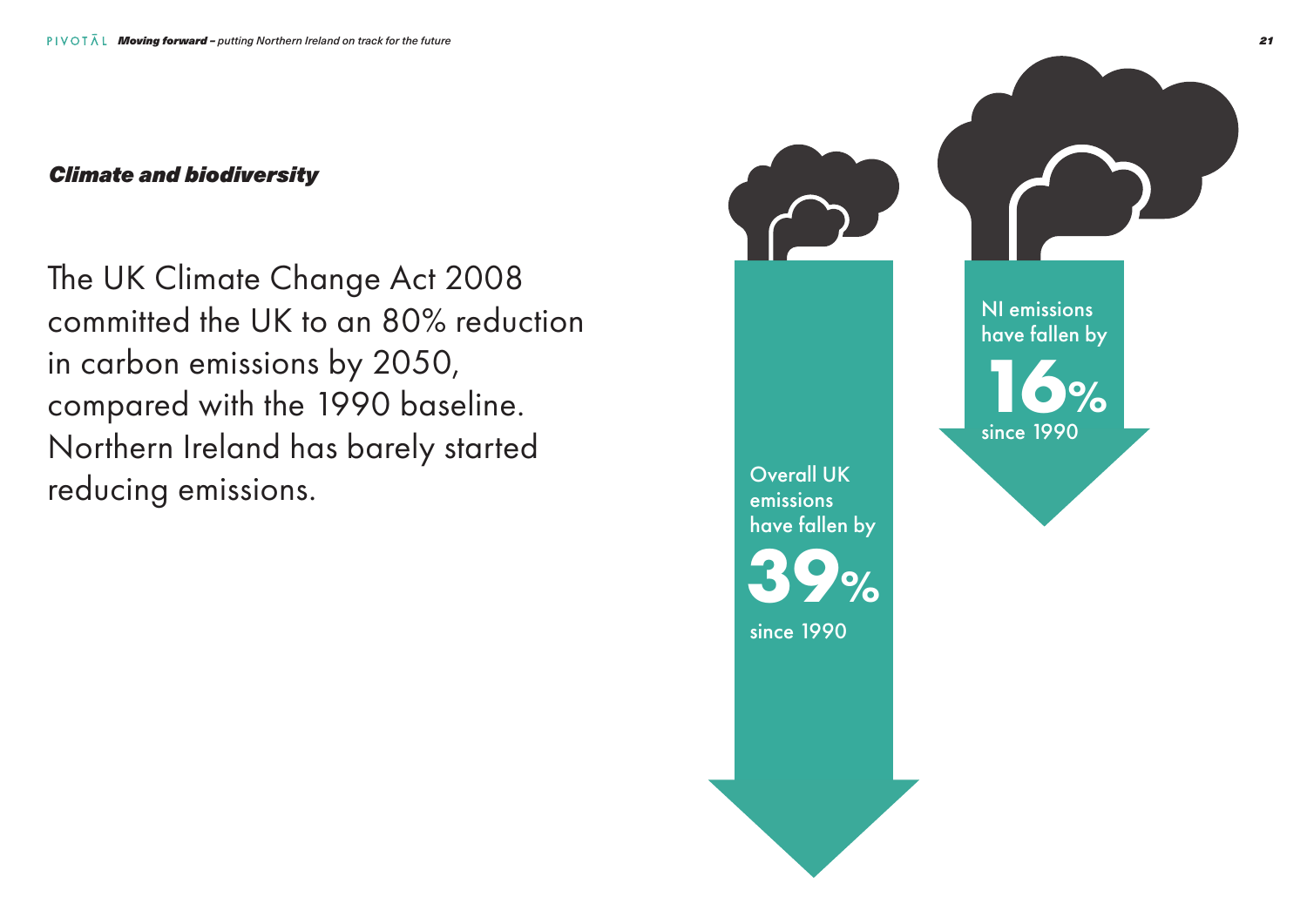Kilotonnes of

## *Climate and biodiversity*

Northern Ireland has made little progress towards an 80% reduction in  $CO<sub>2</sub>$ emissions. Current emissions from agriculture alone, which have remained steady since 1990, effectively consume the region's entire allowance.



Total target level

Current level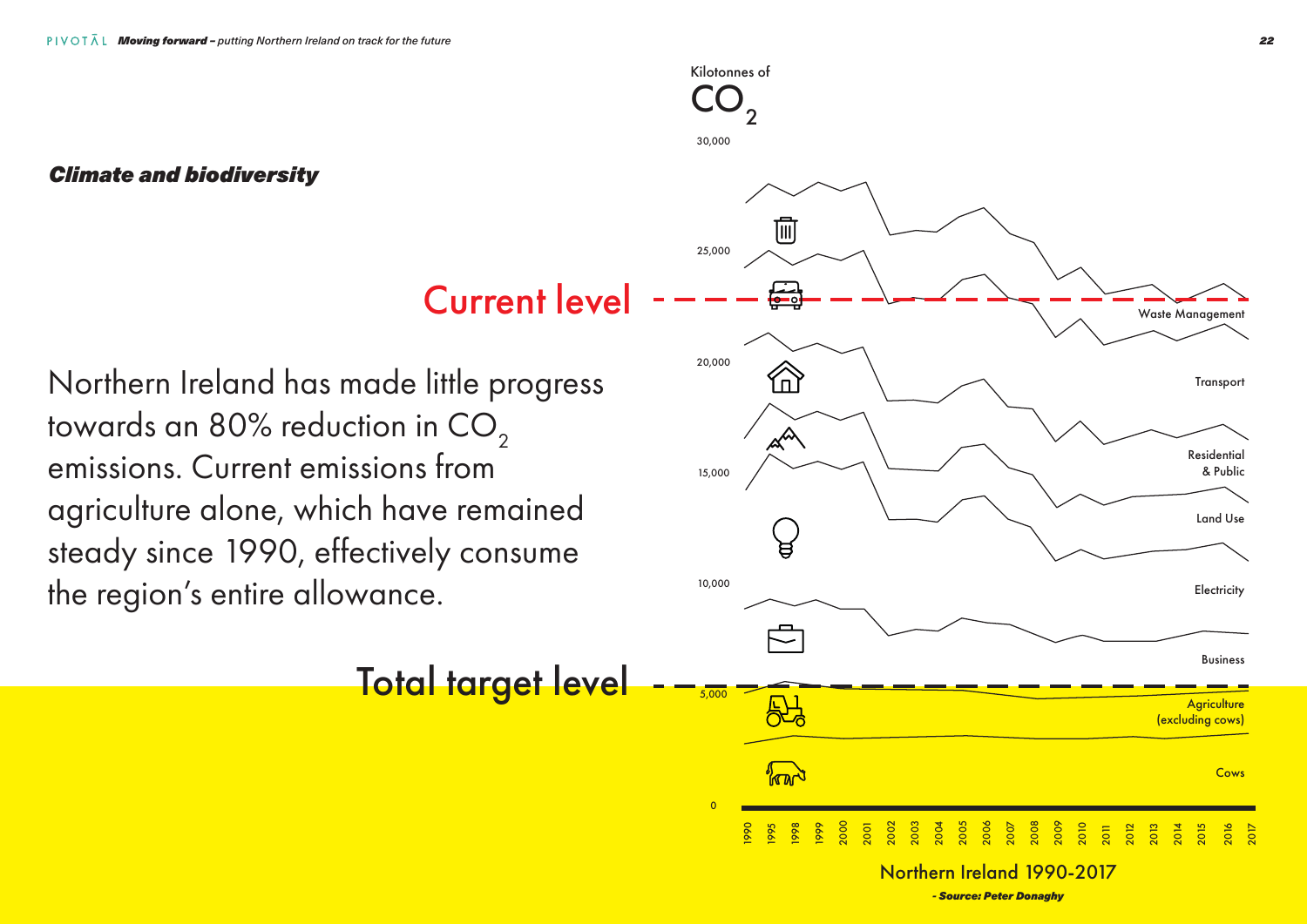## *Climate and biodiversity - questions:*



How does local agriculture need to change?



Can we better utilise renewables?



How can we change our reliance on cars?

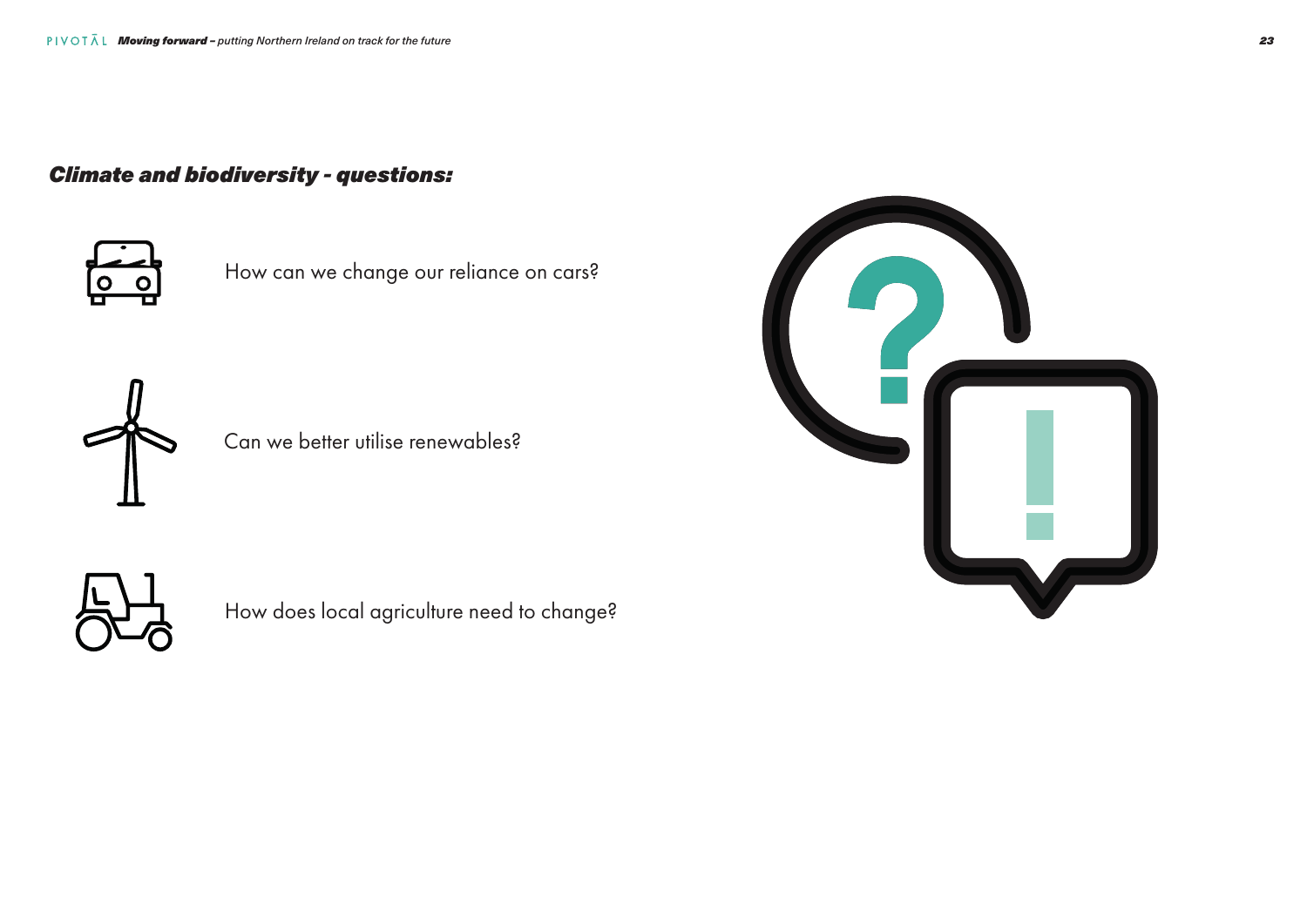# **Community relations**

Division is woven into Northern Ireland's history. It does not have to be part of its future.



Community relations cut across all policy and debate in Northern Ireland. Key public services like education and social housing remain largely divided along lines of perceived culture and community. The recent Ulster University report, Sectarianism in Northern Ireland: A Review, said that "sectarian division is still with us, both above and below the surface, and [it] shows no sign of going away." The report noted that poverty and a lack of opportunities fuel resentment and alienation. Meanwhile, persistent division deters investment and drives talent out of Northern Ireland.

Concrete and sustained efforts to address sectarianism are required focusing on children and young people, and with wider roles for business and civic society. Given the human and economic costs of a divided society,

this is clearly a deep challenge for political and other leaders seeking to create a flourishing Northern Ireland.

In Northern Ireland there are very concerning levels of hate motivated incidents and crimes. While sectarian motivated incidents and crimes had been falling, they rose in 2018-19. There is a racially motivated hate incident an average of three times a day, despite





the relatively small numbers of people here from ethnic minorities or from other countries. Homophobic and transphobic hate incidents show an upward trend, together with a perception that these are under-reported. Despite this, Northern Ireland has no dedicated hate crime legislation, unlike the rest of the UK.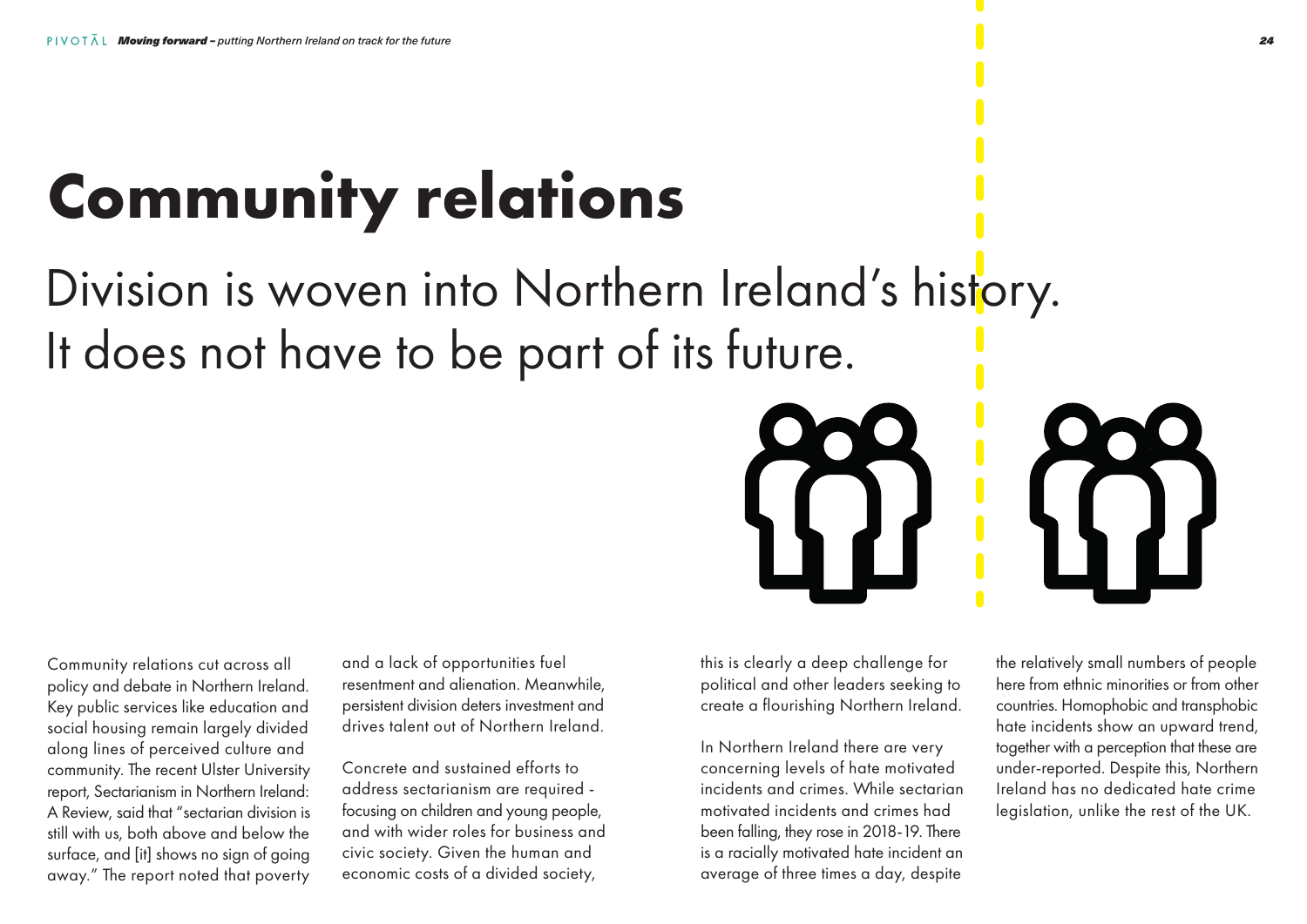## "Sectarian division is still with us, both above and below the surface, and [it] shows no sign of going away."

**Sectarianism in Northern Ireland: A review Ulster University, May 2019**



## *Community relations*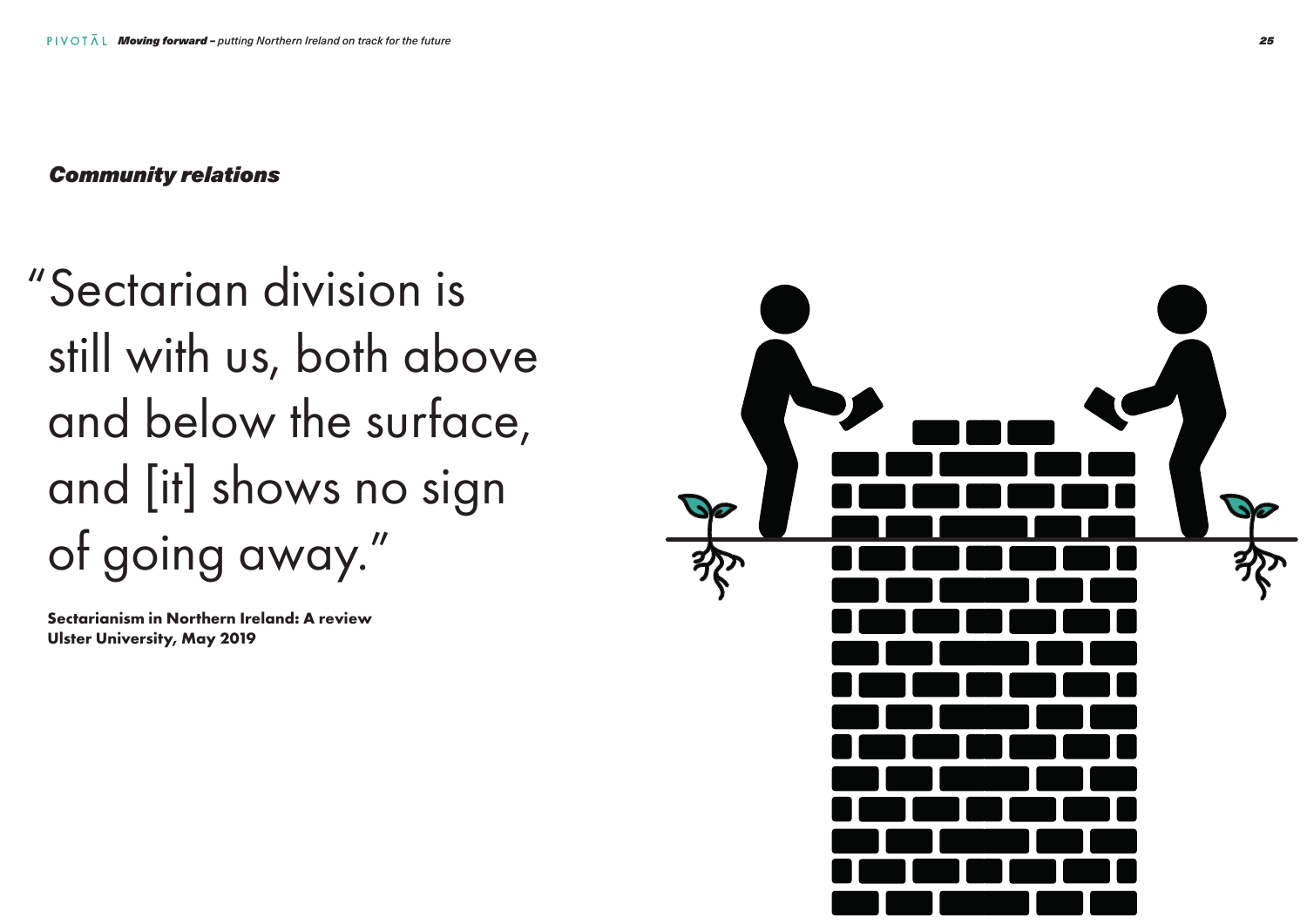## *Community relations - questions:*



Would tougher hate crime laws help, or are positive interventions more effective?



If sectarianism flourishes where people feel left behind, how do we offer real and meaningful opportunities to all communities?



What would a Northern Ireland without sectarianism look like? How do we get there?